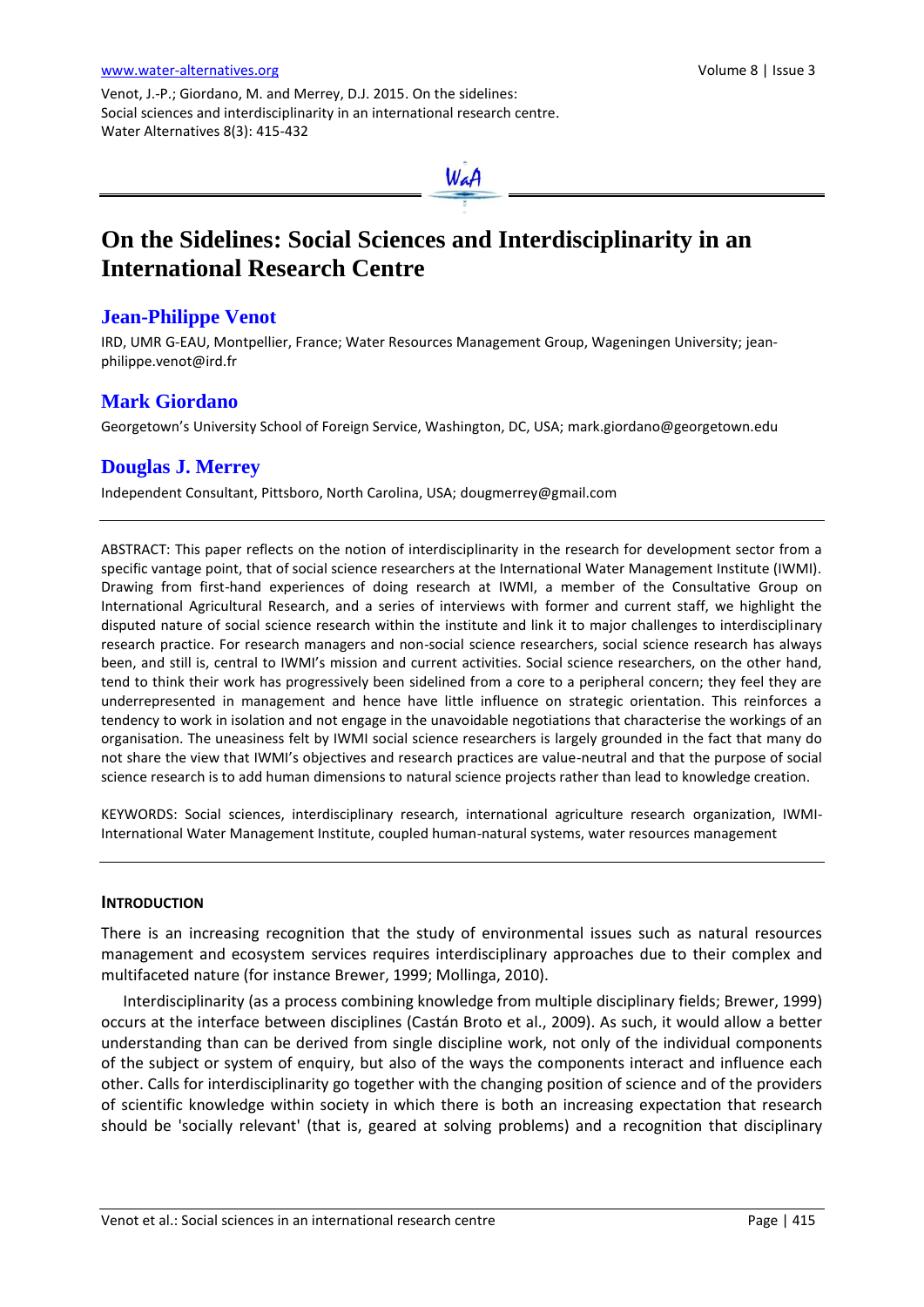research alone is ill-adapted to provide answers and practical solutions to real-world 'wicked problems' (Rittel and Weber, 1973).

If the discourse on the need for interdisciplinarity has imposed itself among researchers, practitioners, and not the least, research and development funding organisations, many scholars continue to highlight the challenges of practicing interdisciplinarity. Disciplines are institutional artefacts that structure the production of knowledge (Lélé and Norgaard, 2005; Castán Broto et al., 2009); they work as labels. On the one hand, they allow for an intuitive differentiation among different fields and practices of research; but on the other, they create boundaries where there might be none, or conversely, provide an image of cohesion where there is none.<sup>1</sup> We therefore use the term 'discipline' with caution and consider interdisciplinarity to be about 'crossing boundaries'.

Beyond disciplines, Lélé and Norgaard (2005) identify four interconnected paradigmatic fault lines and challenges to practicing interdisciplinarity: (1) potential differences in value judgments about science and its place in society (notably whether there is an absolute truth that can be unravelled and whether science is value-laden or not); (2) differences in theories or explanatory models (and their underlying assumptions) of real-world processes (these are ontological differences on 'how the world works', for instance, in relation to causality); (3) differences in epistemology and methods derived from it (e.g. through which means can real world processes be best described?); and (4) differences in the way society values specific lines of enquiry or approaches and how this translates in the institutional arrangements that govern research.<sup>2</sup> They further highlight that the natural/social sciences divide is the most difficult to bridge, notably because the latter are themselves divided along the four lines identified above. The first step towards practising interdisciplinarity, scholars argue, is to self-reflect about one's own values and practices (Lélé and Norgaard, 2005; Riaux, 2013). Reflecting on his experience in the study of natural resources management, Mollinga (2010) highlights that whether interdisciplinary research endeavours flourish or not hinges on internal dynamics (the organisation and dynamics of research activities or organisations) and external factors (the environment in which the research is done).

This is on the basis of such premises that we, as social science researchers, specifically look into the structural conditions and practices of social science research and its contribution to interdisciplinarity at the International Water Management Institute (IWMI), a member of the Consultative Group on International Agricultural Research (CGIAR). By doing so, we contribute to the debate on interdisciplinarity from a vantage point outside of academia, namely the research-for-development sector, and participate in another long-lasting debate on the disputed nature and potential contribution of social science research to international agricultural research for development.

In the next section, we briefly describe the context of the study, that is, the increasing recognition and repeated calls that social science research should play a pivotal role in the research-fordevelopment portfolio of the CGIAR centres. We then describe the methodology of the study and give an historical account of IWMI research, with specific attention to the contributions of social science researchers. The paper then provides a structural picture of social research at IWMI on the basis of common indicators and use first-hand accounts to delve into the issues of institutionalisation, legitimation and interdisciplinarity work – which appear to be grounded in daily practices and broader cultures of research. In the discussion we recap our findings and stress the challenges faced by social

 $^1$  Lélé and Norgaard (2005) for example highlight that divisions within the social sciences might be harder to bridge than between certain natural sciences and particular social sciences.

 $2$  Mollinga (2008) highlights three types of boundaries that recoup the four challenges of Lélé and Norgaard (2005): (1) syntactic boundaries that are grounded in the use of different (disciplinary) languages; (2) semantic boundaries linked to ontological and epistemic differences that translate into differences in theories, explanatory models, and methods; and (3) pragmatic boundaries linked to the institutional structure of science and research.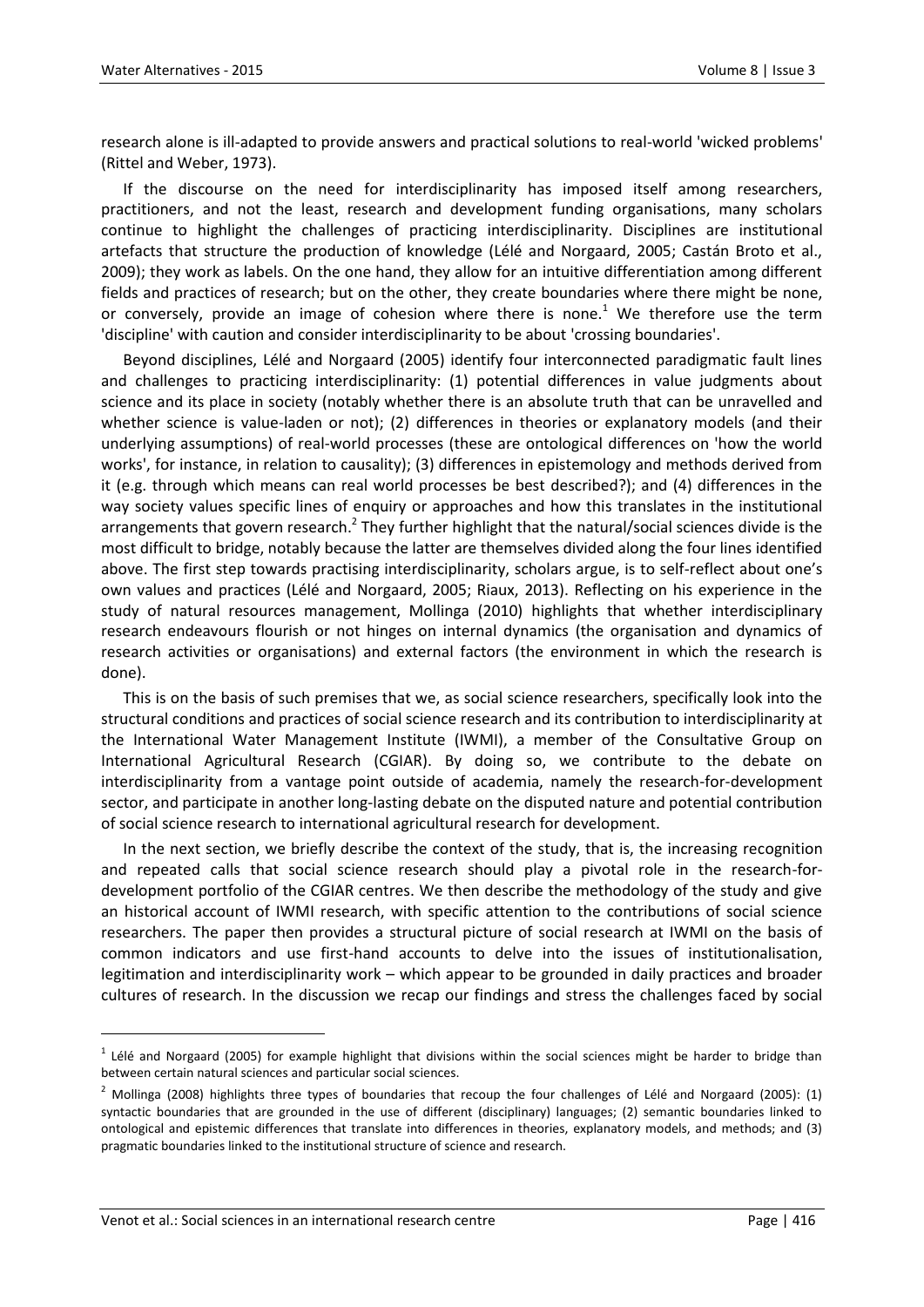science researchers in meaningfully contributing to an interdisciplinary research agenda on water resources management at the International Water Management Institute.

## **CONTEXT OF THE STUDY: THE CGIAR**

International agricultural research emerged in the aftermath of the Second World War with the explicit objective of increasing food production in what were then called non-industrialised countries. The CGIAR was formed in 1971 to coordinate policy and funding for a growing number of international agricultural research centres and has been "a key mechanism by which the international community has deployed agricultural research for international development" (Hall et al., 2003). As such, CGIAR centres have always positioned themselves as 'boundary organisations' aimed at bridging the gap between research and policy.

In 1988, Anderson et al., stated that all CGIAR centres shared the common goal of "increasing agricultural productivity, thereby raising farm incomes, reducing food costs, and improving human nutrition" and that their *raison d'être* was the development of new technologies that could be used to grow subsistence food crops in the developing world. At the time, "the dominant agricultural research paradigm was not exactly calling for social research" (Cernea, 2006: 11).<sup>3</sup> This started to change as researchers and development actors realised that adoption of technologies was sometimes slower than expected, that farmers had objectives other than maximising yield or output, and that more production did not necessarily translate into reduced poverty or less hunger.

As a result, increasing importance was placed on farming system research and repeated calls were made for participatory and need-based research, and for putting the 'farmers first' (for instance, Chambers et al., 1989), elements that several CGIAR centres incorporated into their strategies (Thiele et al., 2001). It is in this context that the International Irrigation Management Institute (IIMI), created in 1984, joined the CGIAR in 1991 (IIMI would be later renamed IWMI – International Water Management Institute in 1998).

This growing concern towards conducting socially-relevant agricultural research led the CGIAR to incorporate poverty alleviation and sustainable food security into its goal in the mid-1990s and to adopt a new vision and strategy in 2000, 'A food-secure world for all' (CGIAR, 2000a). The 2000 strategy explicitly recognised the need and advocated for expanding social research in the CGIAR system, statements that are reiterated in the most recent CGIAR strategies and results frameworks (CGIAR, 2011, 2015). Despite the recognition that social research has a key role to play in CGIAR centres and the repeated calls to strengthen its position in the system, notably from the External Program and Management Review Mechanism (EPMR), scholars believe that social research is still incompletely and insufficiently institutionalised and financed. This leads one of the most fervent advocates of social research in international development organisations to say that

within the organisations [World Bank and CGIAR], we [social researchers] were without 'rights of citizenship' and had to go through rites of entrance and confirmation, to struggle for a place under the organisational roof and to gain the privilege to make a contribution. Challenges of a similar nature, surely less crude in form but comparable in content, are still to be fought today as well by new generations of social researchers (Cernea, 2006: 27).

<sup>&</sup>lt;sup>3</sup> For Cernea (2006), the term social research encompasses non-economic social science such as anthropology, sociology, human geography, public administration, and political science. We adopt a similar terminology in the following sections of this paper: we use the term social research to refer to non-economic social science. Such categorisation illustrates that the divide is not across disciplines per se but rather, and among others, about differences in ontologies and perceptions about the nature of scientific knowledge. Economics is then singled out from other social science fields on the ground that economists would be more prone to believe in the value-neutrality and objectivity of scientific knowledge than, say, anthropologists.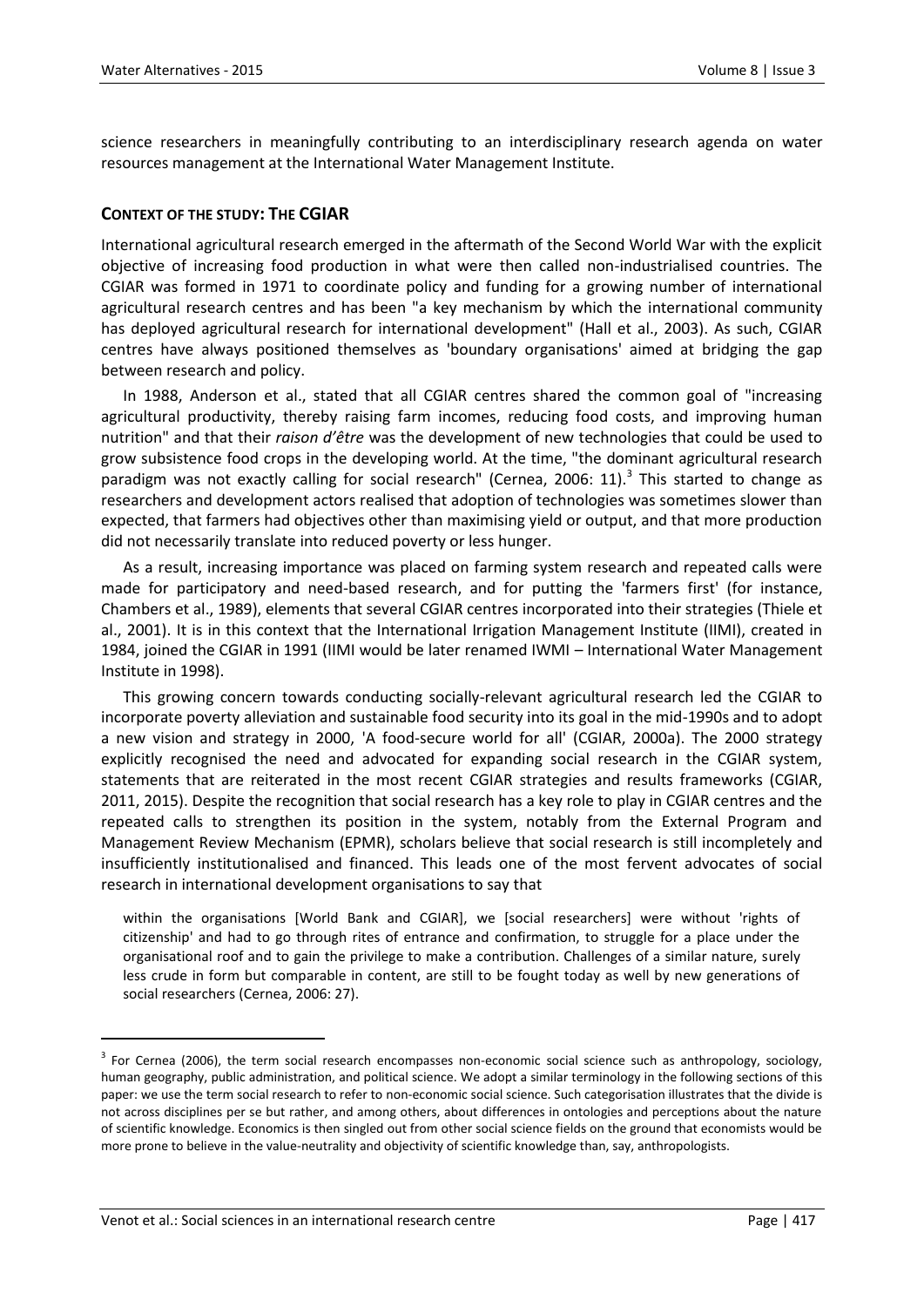This diagnosis echoes our first-hand<sup>4</sup> experiences and perceptions of conducting social research at the International Water Management Institute (IWMI) and constitutes the starting point of our study. We are notably interested in understanding why such a sentiment as the one expressed in the above quote remains pervasive among many social researchers in a 'second generation' CGIAR centre, established at a time when the need for and contributions of social research appeared to be discursively recognised.

### **METHODOLOGY OF THE STUDY**

This study was triggered by a wish to understand the roots of what seemed like contradictory sentiments regarding the position of, and consideration given to, social research at IWMI in the late 2000s. In daily interactions among researchers and research managers, it was striking that, on the one hand, many social researchers seemed to think that IWMI provided a wealth of opportunities to develop and implement stimulating social research activities. On the other hand, they also grew frustrated as they felt that their objectives, approaches, centres of interest, and activities found little echo and traction at an organisational level and that the terms of interdisciplinarity, when it happened, were largely set by natural science researchers. Castán Broto et al. (2009) highlight that this tension between intellectual freedom and experiences of constraints is a widely spread feeling among social researchers in academia.

To better understand this duality, we reviewed the type of social research that had been conducted at IIMI/IWMI since its creation and how it was embedded in broader organisational dynamics. To do so, we reviewed the existing literature about IWMI, including Centre Commissioned External Reviews (CCERs) and External Program and Management Reviews (EPMRs), Annual Reports from 1984 to 2012, medium-term and other Strategic Plans (IWMI, 2001, 2004, 2009); the organisation's website, as well as key research publications including reviews of IWMI's first (Merrey, 1997) and second (Giordano et al., 2006) decades. This literature review was complemented by phone or email interviews with past and present staff conducted from August 2012 to January 2013.

Forty potential respondents were purposefully selected based on our view that they would be in a position to discuss the place of social research at IWMI across its two and a half decade of existence. These individuals were contacted via email; the email listed the topics we were interested in and clearly stated that answers would inform the writing of a research report and, potentially, of a journal article in a way that would preserve the anonymity of the respondents. Out of the 40 people we contacted by email, 30 responded (17 in a written format and 13 by phone) and none specified they did not want their answers to be included in our analysis and subsequent writing.

Respondents represent a broad range of disciplines (soil and agricultural scientists; civil, irrigation, water resources and environmental engineers; hydrologists; and economists account for 17 people; geographers; anthropologists; and political scientists account for 13) and experience levels (from early career researchers to senior managers including the managing directors of IWMI research programmes). All but one had worked at least 4 years at IWMI, meaning the sample is biased towards more experienced researchers and research managers, who could shed light on how social research evolved with time. About half the respondents were staff members at the time of the study, including the four women interviewed,<sup>5</sup> the Deputy Director General, and the four Theme Leaders<sup>6</sup> responsible

 $^4$  The first author was affiliated with IWMI from 2004 to 2012, including 4 years as a PhD scholar. The second author worked with IWMI for 11 years beginning in 2002; he led the 'Water and Society' Theme and was a member of the Management Team from 2007 to July 2013. The third author worked with IWMI for more than 20 years until 2006, and, amongst other roles, was Deputy Director General for Programs (1998-2000) and the first Director for Africa (2000-2005). He continues to work for IWMI as a consultant.

<sup>&</sup>lt;sup>5</sup> The absence of women among former IWMI staff who were interviewed is linked to the fact that, until 1995, IWMI only had between 1 and 3 female researchers.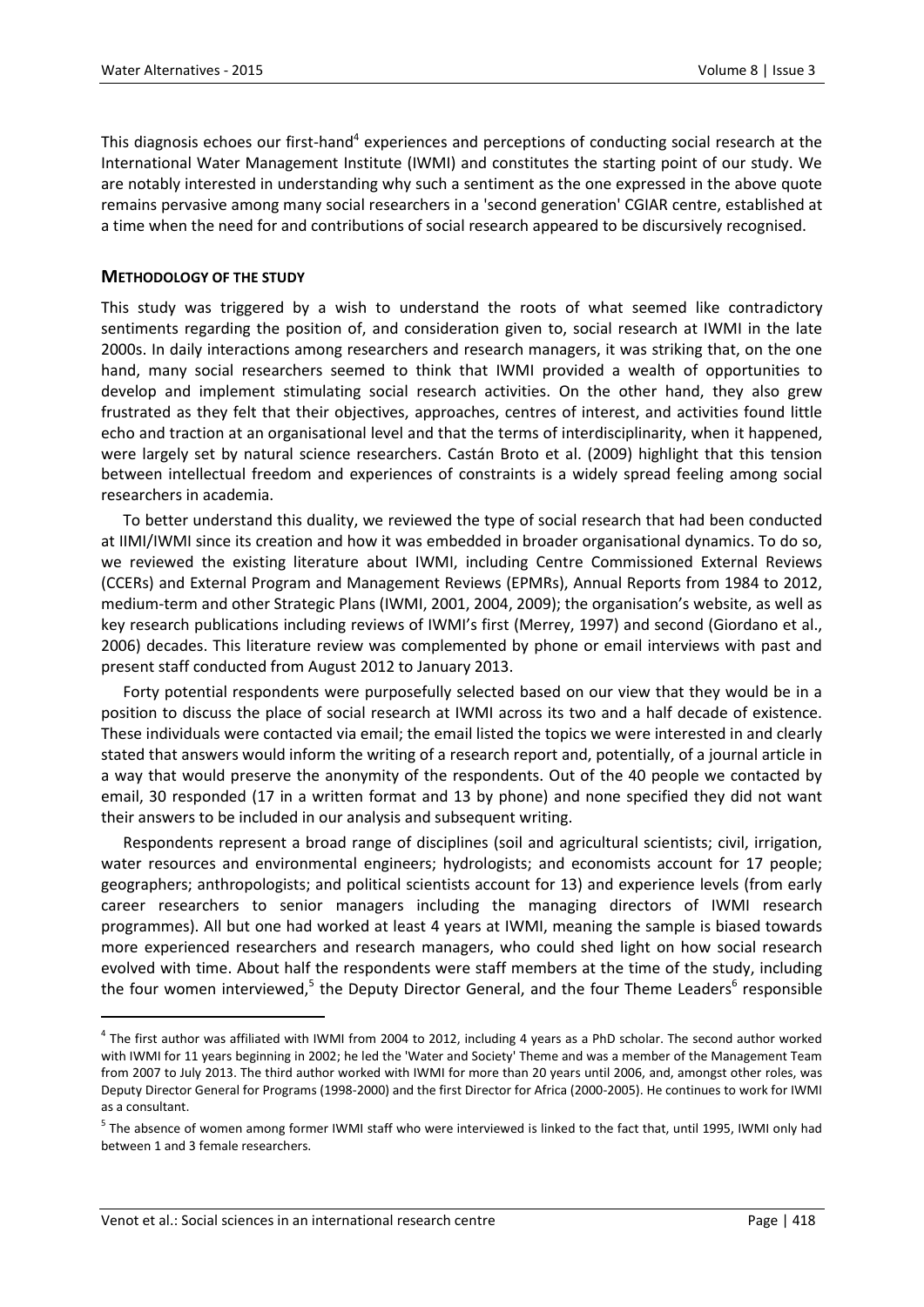for defining the research strategy of the institute. Table 1 summarises the respondents' disciplinary background, levels of experience, and periods (past/present) during which they worked at IIMI/IWMI.

The interviews focused on assessing the perceptions of researchers and research managers regarding (1) the role and importance of social research within IWMI and how it has evolved with time; (2) the role that social researchers play in setting research priorities and the constraints they may face; and (3) the practices and difficulties of conducting interdisciplinary research.

|                        | Junior<br>researcher | Senior<br>researcher | Research<br>managers | Total |
|------------------------|----------------------|----------------------|----------------------|-------|
| Social researchers     |                      |                      |                      | 13    |
| Former staff           |                      | 4                    |                      |       |
| <b>Current staff</b>   |                      |                      |                      | 6     |
| Non-social researchers |                      |                      |                      | 17    |
| Former staff           |                      |                      | 6                    | 9     |
| <b>Current staff</b>   |                      |                      |                      |       |

Table 1. Numbers and main characteristics of respondents.

All 13 phone interviews were transcribed and respondents given an opportunity to review the transcript – which seven of them did. The transcripts and emails were analysed so as to identify crosscutting themes across individual responses. We use quotes from these interviews and from respondents' emails. While quotes can be caricatures that do not fully reflect the more balanced positions of their authors, they do provide insights about deeply entrenched perceptions and world views that underpin practices (in some instances, we edited the quotes for grammar). The paper is also informed by the first-hand experience of the authors in doing research at IWMI. Finally, a first (and longer) manuscript was prepared, submitted and reviewed by members of the IWMI Management Team and others with the idea of publishing it in the IWMI Research Report series. It was finally decided that the topic did not fit the editorial focus of the series (IWMI Research Reports tend to provide insights on water resources management in 'the real world', not on the organisation or the practice of research). This initial, longer version was, however, shared with all informants for feedback. A few individuals reacted and we used these new insights together with comments of the journal reviewers to enrich our analysis.

#### **EVOLUTION OF SOCIAL RESEARCH AT IIMI/IWMI**

This section describes the IIMI/IWMI research agenda over time with a specific focus on the contribution of social research (see Merrey, 1997 and Giordano et al., 2006 for comprehensive reviews of IWMI's past research and results).

Our interviews reveal that there is a widely shared perception that social research matters and that it has always been recognised as such at IIMI/IWMI. As stated by former and current research managers, the name of the institute would in itself mark this commitment to social research as: "ever since the establishment of the institute, 'management' is in the title. There is a clear recognition of the role of people in water issues (…) Social research is key" (interviews on October 26 and November 3, 2012). We argue, however, that the growth of the institute has come with a significant shift in the way social research is perceived and conducted – from a core concern to a supporting role.

**.** 

 $<sup>6</sup>$  In IWMI lingo, a 'theme' is a research program; theme leaders are their directors.</sup>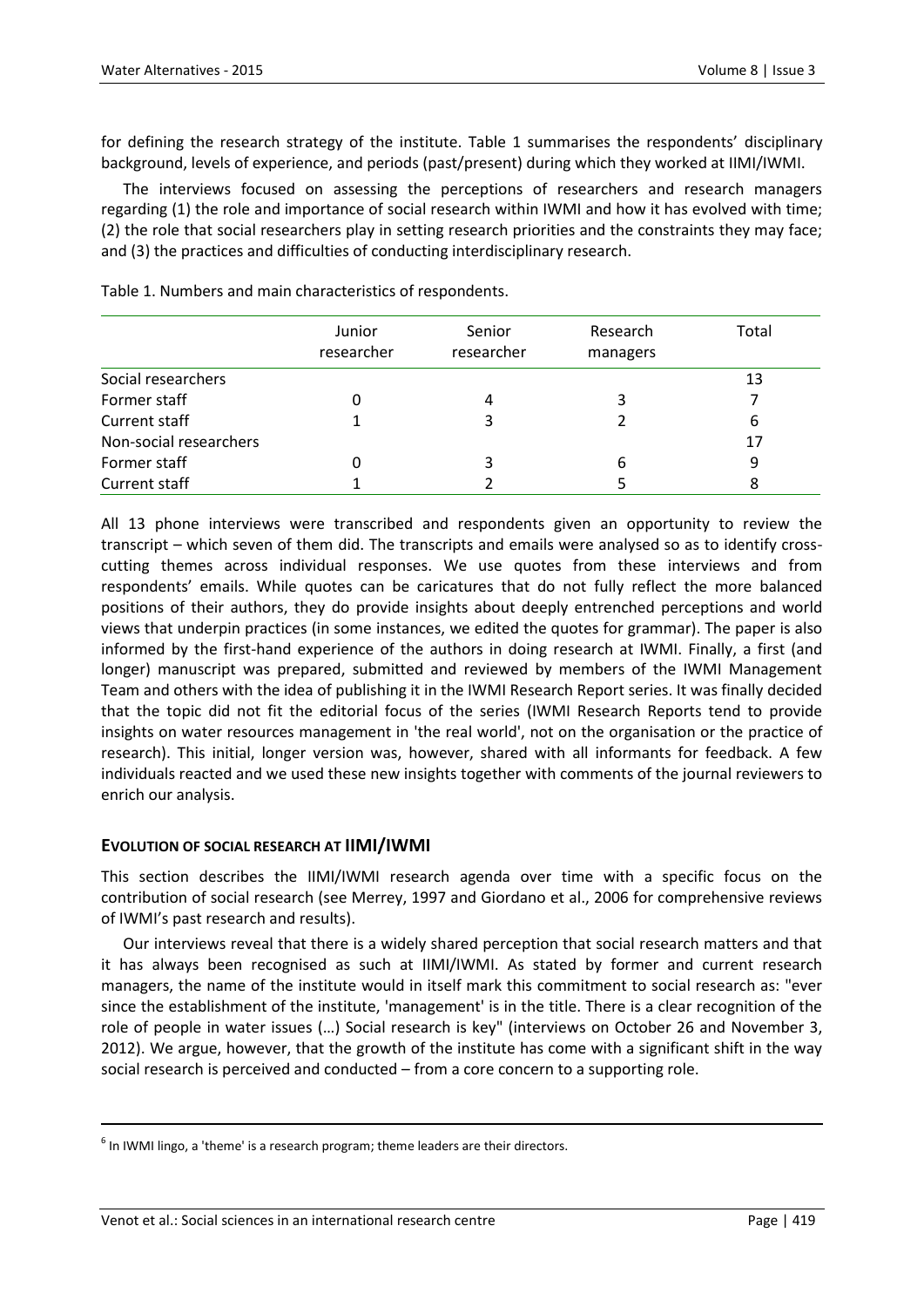When IIMI was established in the mid-1980s, it had the specific objective of improving the management and performance of irrigation systems at a time when it was becoming apparent that these systems were not delivering the anticipated benefits (Samad and Merrey, 2006). The Ford Foundation was instrumental in the establishment of IIMI and, according to individuals closely involved in the process, supportive of the idea that social research should be at the core of the institute's activities, notably because irrigation had long been seen as the exclusive domain of engineers (interview on September 9, 2012). $'$ 

In the mid-1980s, IIMI engaged in action research in close collaboration with irrigation agencies. At the time, IIMI's social research focused on irrigation institutions with significant work being done on Farmer-Managed Irrigation Systems (FMIS), participatory irrigation management in large-scale government-managed schemes, and the cultures and structures of irrigation bureaucracies in countries such as Sri Lanka, Bangladesh, Indonesia, Pakistan and The Philippines. The importance given to the 'soft issues' of irrigation at IIMI would even be one of the contributing factors behind the establishment of a more technical International Program for Technology and Research in Irrigation and Drainage (IPTRID) by the International Commission on Irrigation and Drainage and the World Bank in 1990, reflecting the dissatisfaction of the latter at the direction IIMI was taking (interviews on October 23 and 25, 2012).

In the late 1980s and early 1990s, IIMI social research expanded to the study of policy though no programme specifically addressed the topic until 1995 (Merrey, 1997). That IIMI started to tackle broader policy issues was fully in line with its integration into the CGIAR system in 1991. Social researchers were particularly active in conducting research on Irrigation Management Transfer (IMT; defined as the shift in responsibility for irrigation scheme management from government to nongovernmental entities) and other institutional reforms. Joining the CGIAR system was soon followed by an evolution in IIMI's mission, from "improving the management of irrigation systems" to "increasing the productivity of irrigation systems" (Merrey, 1997).

This would have long-lasting consequences. Beyond the wording, this indeed marked a shift in the entry point from 'the people' (i.e. management) to 'the resource' (i.e. water), which, in effect, changed the position of social research from a strategic to a supportive function.

The mid-1990s marked another turning point with the publication of the first 'IIMI research report' that called for framing irrigation research in a broader context – that of the river basin (Seckler, 1996). The report, authored by IIMI's new Director General, initiated the metamorphosis of the institute and the broadening of its mandate. This metamorphosis became tangible in 1998, when IIMI became IWMI – the International Water Management Institute. The change in name reflected broader debates around the notion of water scarcity (which had started to take centre stage in the international arena) as well as the global trend towards decreasing investments in the irrigation sector. As commodity prices continued to fall, irrigation benefits were being questioned and irrigation was becoming increasingly controversial. Despite the establishment of a Policy, Institutions and Management (PIM) programme in 1996, which provided the opportunity to investigate the relationships between water and poverty (including from a gender perspective), social research started to fade away as pointed out by one respondent, who managed the PIM programme for a time:

IIMI considered management improvements in public irrigation system as its core mandate. Between 1985 and 1998, IIMI was mostly about institutional reform in the irrigation sector. At the time, social research

 $^7$  In 1982, the Technical Advisory Committee of the CGIAR commissioned a three-person study team comprising F.E. Schulze (soil scientist), Robert Chambers (social scientist) and Philip Kirpich (irrigation engineer) to report on water management research and training needs. This report and several consultation workshops with donors, among which the Ford Foundation, USAID, and the World Bank, laid the ground for the establishment of the institute in 1984 (for further information on the buildup towards the creation of IIMI, see IWMI, 1986).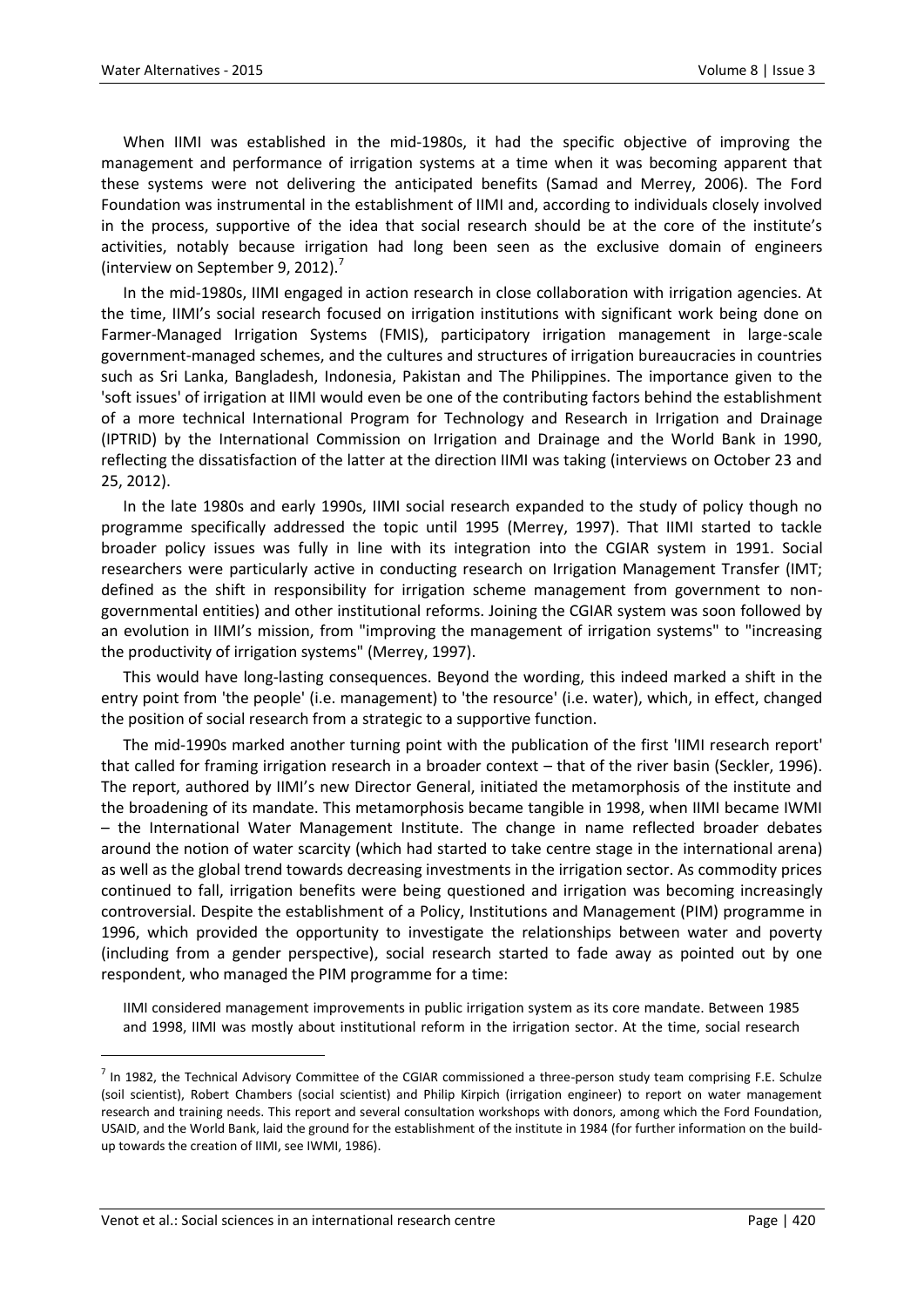had to have a high profile. Since then, the new-look IWMI is increasingly about the resource (water, land, etc) (…) As a result social research and social researchers have got marginalised (interview on January 22, 2013).

Several former research managers highlighted that, as the institute's mandate widened, the research agenda was re-centred on a few key issues including water productivity, health, and (modelling) river basin management. Engaging with the global debate on water scarcity also meant that the earlier participatory field research, which had provided significant insights into the ways irrigation policymakers work at country level, became peripheral. The work on irrigation institutional reforms continued but in a different way – less engaged with field/system-level irrigation managers.

The transformation initiated in the mid-1990s would be further accentuated in the early 2000s as the 2000 World Water Forum helped to develop a global water crisis discourse. The 'water issue' became framed as a tension between the environment and agriculture in a context of growing scarcity and competition over water. Under the impetus of a newly recruited Director General (who had coorganised the 2000 World Water Forum), this nexus provided the entry point for much of IWMI's work in the 2000s as the institute aimed at addressing the water-food-environment nexus (IWMI, 2004; Giordano et al., 2006). The shift away from irrigation was completed as IWMI engaged with improving water *and* land management, engaging also in rain-fed ecosystems and using a natural resources perspective.<sup>8</sup> It was also during the 2000s that IWMI expanded its presence in Africa and invested significantly in remote sensing techniques. According to one of our respondents and member of the management team at the time, "this period provided the opportunity for rich interdisciplinary debates. These mostly took place between environmental specialists, engineers and hydrologists (…) Less attention was given to social and institutional aspects" (Interview on November 15, 2012).

This does not mean that social research was abandoned (how could it have been as the water crisis was increasingly seen as a 'crisis of governance'? UN-WATER, 2006). Rather, social researchers began working with much less coordination in part due to the discontinuation, in 2004, of a research programme specifically devoted to institutional and policy research (see below). Poverty and gender dynamics continued to be on the agenda though they attracted less attention and enthusiasm from both donors and researchers, and were increasingly the remit of more junior staff (interview on November 3, 2012; CGIAR Science Council, 2006). Other individual social researchers looked at water rights (especially in Africa), groundwater governance and the related connection with energy in South Asia, and at the institutions, policies and politics of river basin management.

By the mid-2000s, IWMI's social research agenda was broad in scope, and it has remained so since, though with an increasing emphasis on political economy/ecology issues following the recruitment of several young social researchers in the late 2000s. This is clearly illustrated by the business plan that supported the reestablishment of a social research programme under the name Water and Society in 2007 (Giordano, 2008). By 2013, this business plan was still guiding the Water and Society theme, articulated around the four broad issues of water governance, water economics, water poverty and equity, and impact assessment (of IWMI's research).

In the 2010s, and in relation with a renewed interest of major development agencies in the irrigation sector notably in sub-Saharan Africa, social researchers have reengaged with historical themes in irrigation research such as water user associations, irrigation management transfer and irrigation bureaucracies, and proposed ways to revitalise irrigation in Asia also looking at the trade-offs around

<sup>&</sup>lt;sup>8</sup> The inclusion of land management to IWMI's research mandate is linked to the merger of its programme with that of IBSRAM, the International Board for Soil Research and Management, in 2001.

 $^9$  IWMI has a new Strategy 2014-18, 'Solutions for a water-secure world', which we do not address.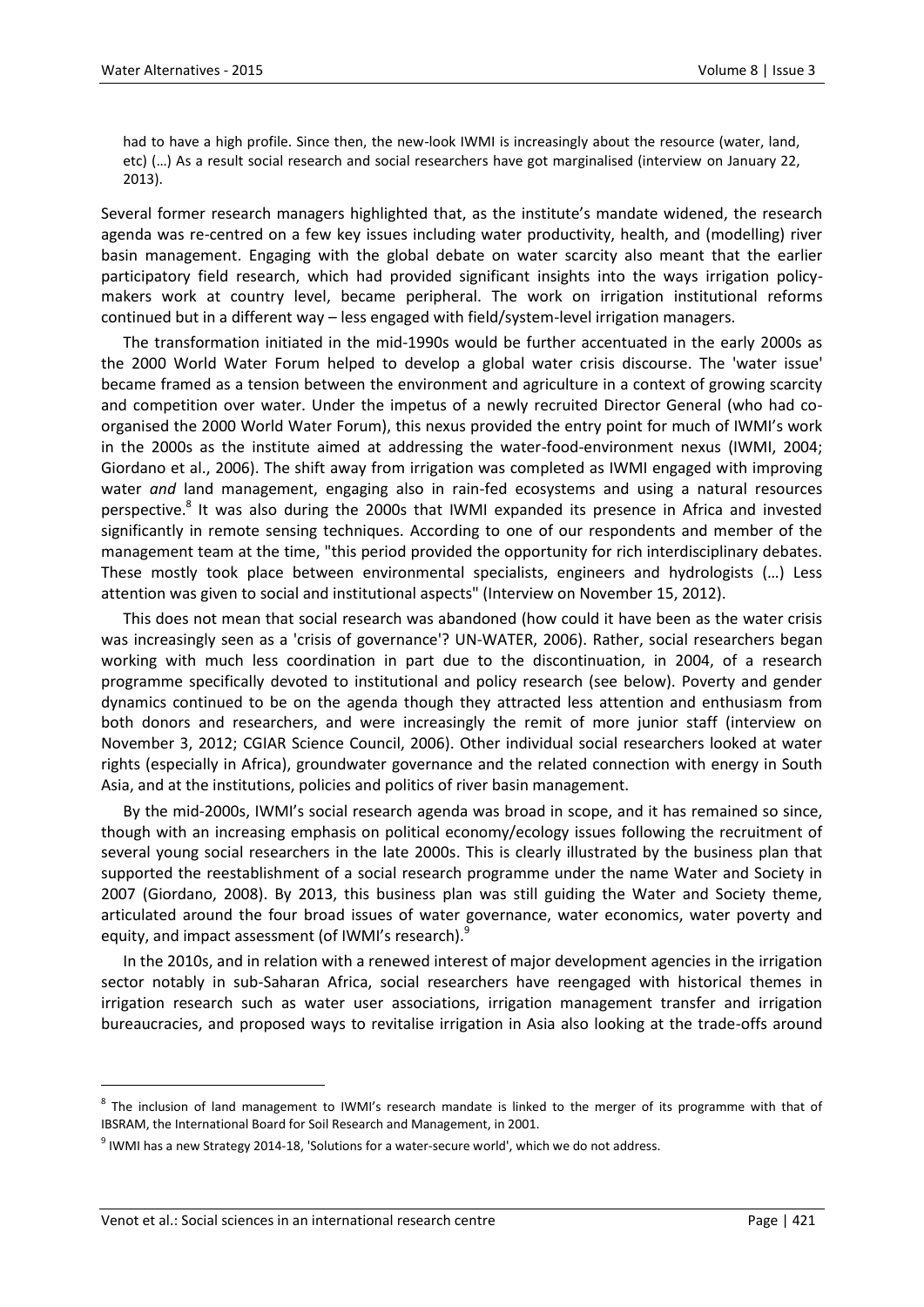the building of large dams. In Africa and South Asia, they also study small-scale, farmer-led initiatives and multiple- use water systems known under the rubric 'agricultural water management'.

### **A STRUCTURAL PERSPECTIVE ON SOCIAL RESEARCH AT IWMI**

In relation to the 'pragmatic' challenges to interdisciplinarity we highlighted in the introduction (which relate to the institutional arrangements that govern research practices and organisations), several of our respondents, as well as centre and externally commissioned reviews tended to link the position of any given field of research within the organisation to structural indicators such as (1) the number of staff of the corresponding background, (2) their inclusion in managerial bodies, (3) the existence of a dedicated programme and budget, and (4) the network of partners in which the organisation operates. These are investigated below in the case of IWMI.

#### **Historical staffing patterns at IIMI/IWMI**

Figure 1 presents the evolution in the number of research staff since the establishment of IIMI in 1984/85 and their partition by discipline. A few significant trends can be highlighted. First, the total number of staff at IWMI steadily increased between 1985 and 2006. The increase is particularly sharp from 1998/99. The number of staff then sharply declined from 2006 to 2009, before increasing again as new researchers, mostly in the fields of hydrology/water systems and economics were recruited.



Figure 1. Evolution of staff per discipline since the creation of IWMI in 1984/85.

*Source:* This study, based on IIMI/IWMI annual reports (1985-2012) and IWMI website (as per October 2012). Notes: ‡ No detailed information available for 2004 and 2008. Data for 1994-1998 only include senior international staff. ¥ Include soil scientists in 2009-2011.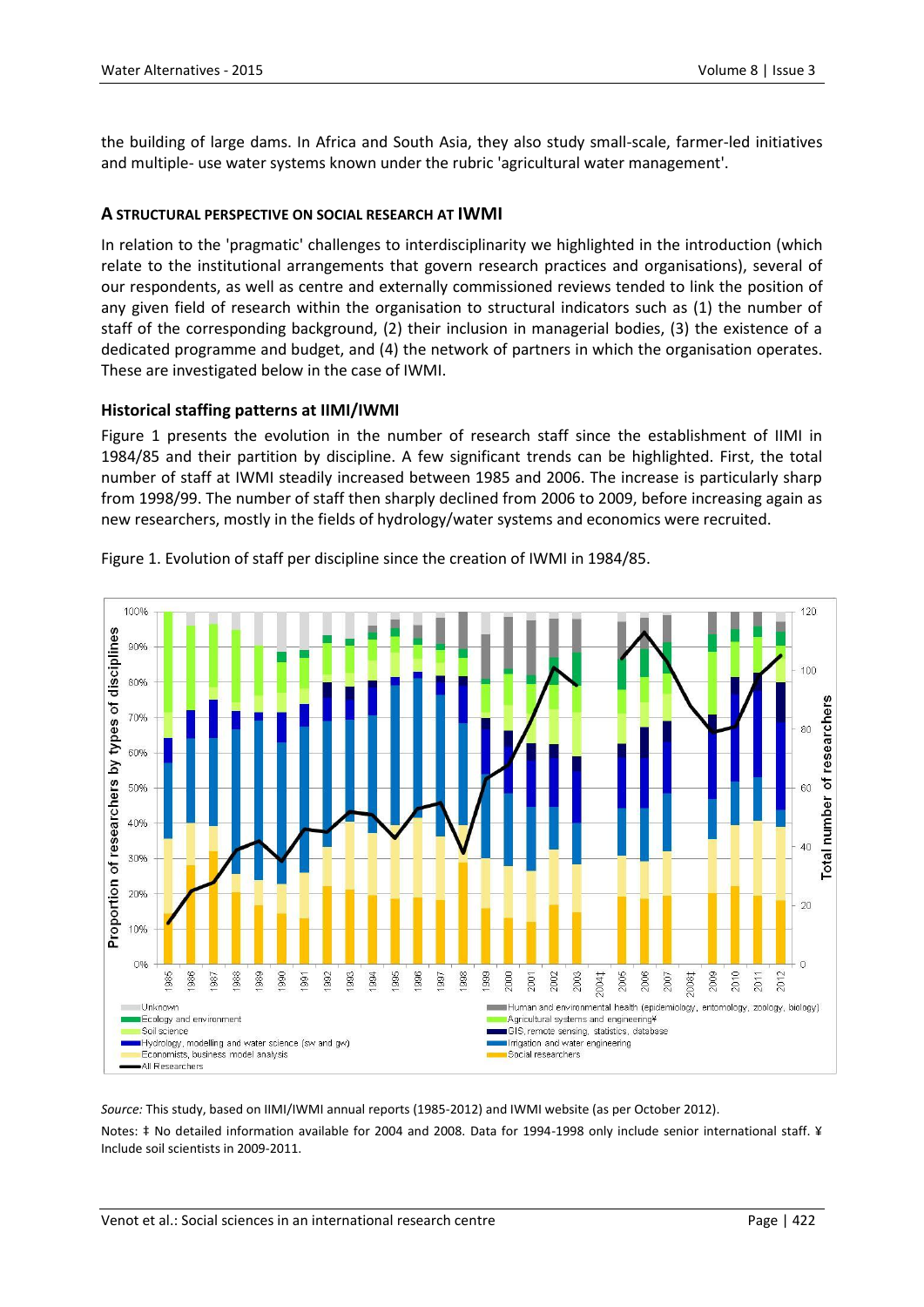In terms of subject expertise, the most notable change is the decline in importance of the 'irrigation and water engineering' field from over 30% of staff to less than 10% over the lifetime of the institute (light blue in Figure 1). In parallel, researchers in 'hydrology, modelling, and water sciences' (dark blue in Figure 1) increased in numbers as the mandate and name of the institute changed in the mid-1990s. Taken together, and in keeping with the thematic focus of the institute, these two categories have consistently represented 25 to 50% of all staff since the mid-1980s.

The proportion of social researchers (orange in the figure) and economists (yellow in the figure) in IWMI is higher than in most CGIAR centres (see Rathberger, 2006 for CGIAR-wide data). In the institute's first 15 years, social researchers and economists (who tend to be pooled together by nonsocial researchers), taken together, consistently accounted for 30 to 40% of all staff. Social researchers dominated the early years of IIMI while economists were particularly well represented in the mid-1990s as well as over the last five years. The relative importance of social researchers has varied with time: (1) a sharp increase during 1985-87; (2) a steady decline from 1987-1991; (3) a pick-up in 1992, followed by a steady decline until 2003 (apart from the year 1998); and (4) since 2005, a move up towards 20%. In absolute terms, this means that, since 2005, there have been around 15 social researchers at IWMI (with a dip to 8 and 11 individuals in 2008 and 2009, respectively). This makes social researchers the third biggest group after the hydrologists/water system scientists and the economists. At the time of the research, typically, there were between 1 and 3 social researchers in each of IWMI's 11 offices, most of whom were early career scientists recruited over the 2008-2013 period. These numbers clearly indicate that social researchers, as a broad category, are not a minority within the institute, though many of them do think they are underrepresented. This perception might be related to the fact that IWMI social researchers belong to a wide array of disciplines (anthropologists, geographers and political scientists are the most common) and might not share the same paradigms, making the establishment of a dialogue among them difficult, an issue identified by Lélé and Norgaard (2005). For instance, in approximately one-fourth of the cases in which a researcher is categorised as a 'social researcher' in the annual reports, no further information on his/her specific disciplinary background is given. Exploration shows that this group pools together researchers who have a formal academic background in social research and others who have progressively come to consider themselves (and/or be considered by others) as social researchers. This was illustrated during several interviews, for instance when a former senior researcher stated that "in fact, there have been several occasions when people have assumed I was an economist or policy and institutions specialist; they expressed surprise when they learnt that I am an engineer by training" (interview on October 25, 2012). This echoes an observation of Rathberger (2006) and CGIAR Science Council (2009) who highlight that many researchers engaged in social research in the CGIAR have actually been trained in other disciplines but it also shows that the notion of discipline does not allow to fully comprehend researchers' values and identities.

#### **Organisational and financial considerations**

 $\overline{a}$ 

Though its name and content changed over time, IIMI/IWMI has almost always had a social research programme whose primary focus was the study of the institutional and policy dimensions of irrigation/water management. The only exception was 2004-2007 when an attempt was made to make social research cross-cutting and supportive of, or integrated with, research in other fields. From 1995 to 2000, the social research programme was called Policies, Institutions and Management (PIM), then Water Resources, Institutions and Policy (WRIP for the period 2001-2004). After its rebirth in 2007, it was called Water and Society.<sup>10</sup>

<sup>&</sup>lt;sup>10</sup> Refer to Merrey (1997) for an analysis of earlier IIMI research programmes, which were less circumscribed along disciplinary lines and section 2 for a description of the social research conducted at IWMI since 1984.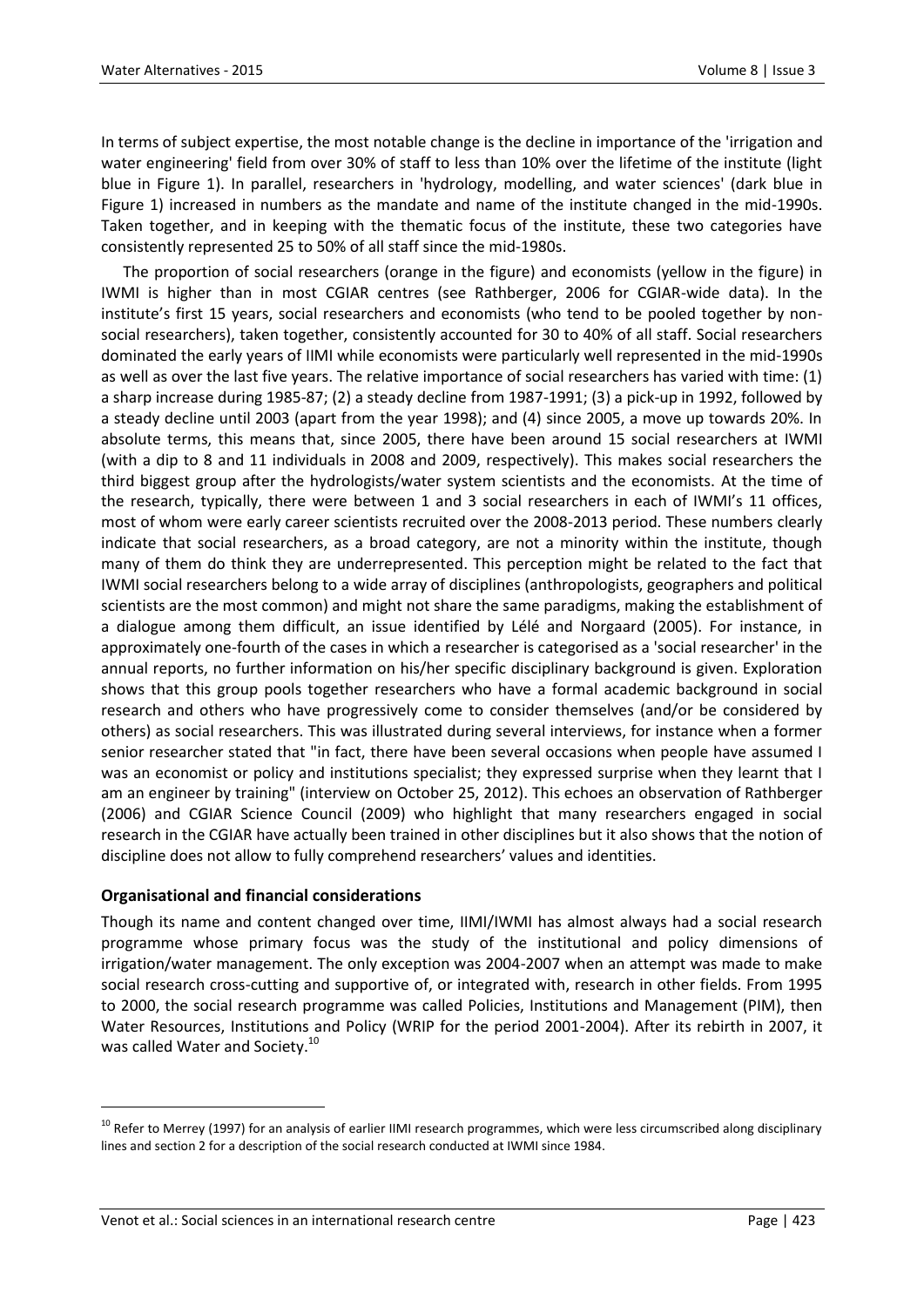IWMI's social research programme was put in question by the 2000 External Programme and Management Review (EPMR). The EPMR indeed highlighted the discrepancy between human and financial resources and the broad mandate of the PIM programme. It called for priority setting and developing partnerships with other organisations having capacities in the field of policy and institutional research. CGIAR (2000b: xii) notably recommended building on the work done on gender and poverty in the 1990s when it called for "investigating more precisely the relationship between poverty, gender and access to water and incorporating more explicitly poverty and gender concerns in the design and conduct of research activities in programs other than PIM".

The EPMR took place just prior to the arrival of a new Director General (in October 2000) and a strategic planning exercise that both acted on and further reinforced the broadening of IWMI's mandate towards the "integrated analysis of water and land uses, particularly in agriculture, in a natural resources management framework" (IWMI, 2001: 2). In line with this strategic orientation, the broad mandate of the PIM programme (whose name was changed to WRIP) was maintained and partnerships and policy dialogues were identified as key activities. However, this way of structuring IWMI's research would be short-lived as, "in late 2002, the Strategic Plan 2000-2005 was running out of steam. The bulk of its ideas had been implemented; it no longer provided clear guidance. It was a good time to refresh our thinking" (IWMI, 2004: 2).

A new IWMI Strategic Plan for 2004-2008 was adopted in early 2004. It marked the discontinuation of the WRIP programme and established gender and poverty as cross-cutting issues. This happened at a time when IWMI witnessed tremendous changes, including in staffing patterns (see Figure 1). Several senior researchers left the institute and many young scholars joined. The renewal of staff affected all disciplines alike and the lack of senior staff to mentor young researchers and provide strategic guidance would eventually be pointed out by the 2006 EPMR (CGIAR Science Council, 2006).

That gender and poverty were instituted as cross-cutting issues meant that, in practice, social research would be largely dependent on the direction chosen by individuals from other backgrounds, who led the remaining IWMI research programmes. The dissolution of a social research-oriented programme was widely perceived as a major blow by social researchers who, at the time, ironically noted that making social research 'cross-cutting' actually resulted in 'cutting (social research), without the cross'. As stated by a senior social researcher:

it is really important to have a theme [programme]. If you do not have your theme, you cannot get a critical mass and you cannot define a research agenda from the onset. It is important to have your own reporting line. There was a moment when there was no theme; the funding for social research declined (interview on November 3, 2012).

The dwindling capacity of IWMI to conduct social research was noted by the 2006 EPMR. It recommended the reestablishment of a programme focused on the study of institutions and policies:

The Panel is concerned that by dropping the Theme area of Policies, Institutions and Management, IWMI has lost its concentration of research into a key niche area and with it, experienced senior social scientists (…) The Panel recommends that IWMI re-establish its theme on Institutions and Policies (CGIAR Science Council, 2006: 49 and 7).

The external review strengthened the position of senior social researchers who had unsuccessfully advocated for the same approach over 2004-2006. The arrival of a new Director General (in October 2007), and the support of the then Deputy Director for research, provided the opportunity to reestablish a *Water and Society* theme that would bring social researchers together. The research manager who would lead the theme however noted that:

we did not really develop an overall research strategy (…) It would have been difficult given the lack of staff and unrestricted funding available. The main element was to get social research staff back (…) We had ideas of the topics they would work on but not a real strategy. Rather I considered that, once the staff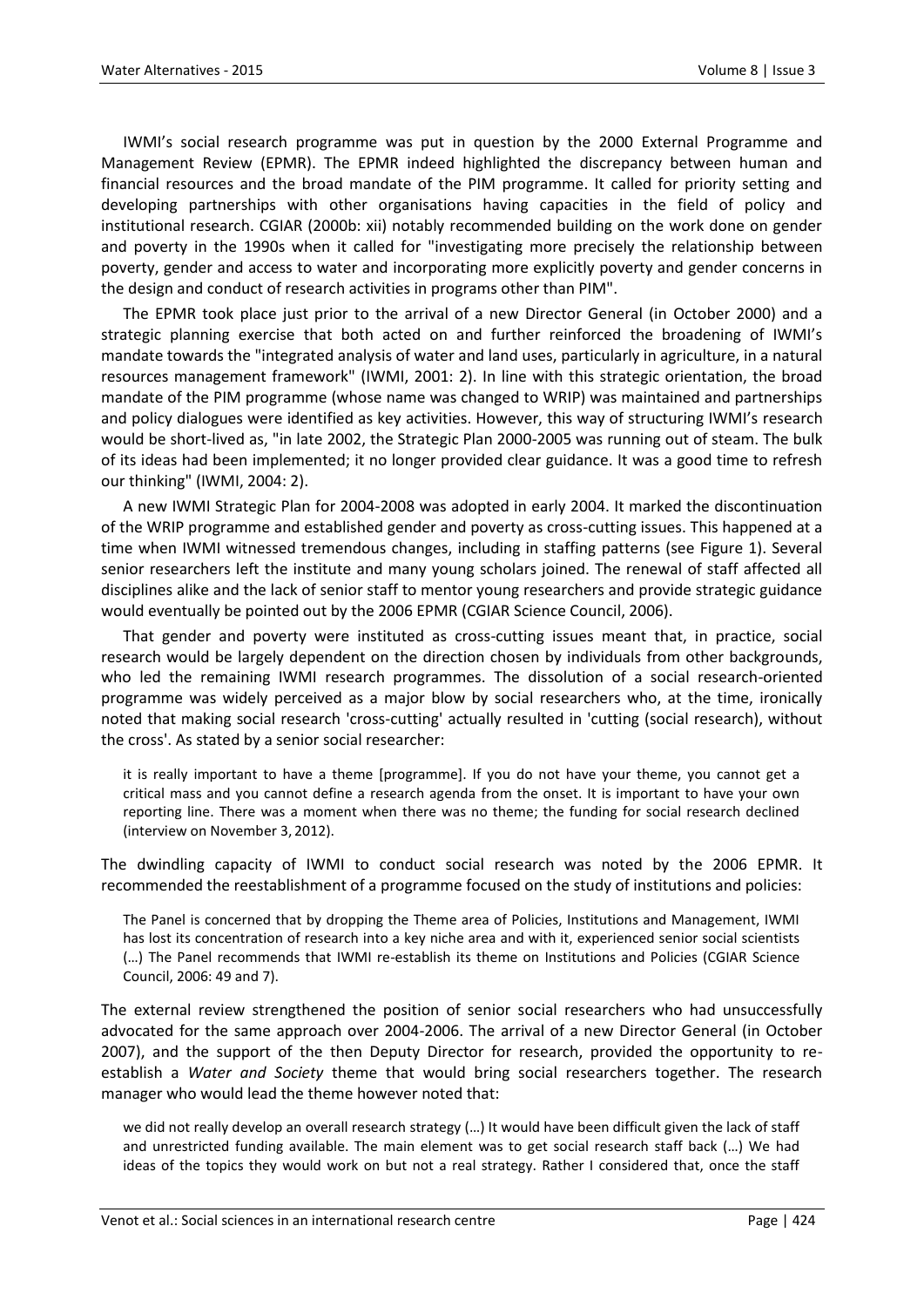would be there, they would begin developing things in a positive direction. I think this has happened (interview on September 10, 2012).

The above quote suggests the largely ad-hoc nature of IWMI's social research (this is further developed below) and also the importance of funding for its institutionalisation. Like the CGIAR system as a whole (Cernea, 2006), IWMI has witnessed a dramatic change in its funding pattern, with an increasing importance taken by project-based funding versus what is known in the jargon as 'unrestricted' funding, that is, funds whose use is entirely at the discretion of the institute. In 2011, unrestricted funding in IWMI accounted for less than 30% of the institute budget (against 35% on average from 1996-2010). This is significant but it is mostly used for non-research purposes (such as operational costs and administrative and support staff time) and as a coping mechanism to secure staff positions "by covering the time of researchers who could not find project-related activities rather than to support the development of great ideas" (interview on September 10, 2012). In the project-based approach to research, everything revolves around the time that researchers are 'allocated' to work on specific activities. Staff positions are indeed secured through project funds (that take the form of time allocation as donors are billed for each day an individual researcher contributes to the project they fund). The project-based approach to research also means that researchers, especially senior staff, work under a substantial time pressure, meaning they often focus on day-to-day project and staff management activities rather than on research per se. According to the then Water and Society theme leader, the problem is especially acute for social researchers as they are in disproportionately high demand to contribute to donor-funded restricted projects (which invariably have a policy/institution component nowadays). This is further evidence that social researchers contribute to IWMI's research but not always on their own terms (see below regarding the dynamics of project development). It also means that they are less likely to be allocated 'unrestricted' time to define their own projects, nurture their networks and develop strategic ideas or programmes, exactly because they are in demand for and funded by restricted projects, which, according to many social researchers (especially those trained in critical social sciences), do not provide them with the opportunity to pursue the questions they would like to investigate given funders' expectations and the way research projects are structured.

#### **Representation and participation in decision making**

During our interviews, most social researchers stressed that they felt underrepresented among management and that this limited the extent to which they could contribute to the strategic orientation of the institute. This claim was generally discounted by non-social researchers on the ground that every member of the management team has his/her own specific academic and professional background. Maybe more importantly, the latter considered that identifying management team members along disciplinary lines was not useful or relevant; it also created boundaries and reinforced silos instead of fostering a much needed interdisciplinary dialogue.

Whether disciplinary backgrounds among management do matter or not is a much debated issue. For most of the last ten years it has been the case that only one out of the ten to 13 members of the management team (seven of whom are closely involved in research management; see [www.iwmi.org](http://www.iwmi.org/) for a comprehensive list), has had formal training in social research.<sup>11</sup> Further, at the time of the writing none of the 11 office heads (who also have a key role in setting research agendas) had a social research background.

Like any human group, the IWMI management team must contend with power plays and work through continuous negotiations and shifting alliances carefully building an equilibrium in which decisions are made. All research managers, for instance, have to balance efforts between ensuring a

<sup>&</sup>lt;sup>11</sup> The composition of the management team has varied with time in relation to IWMI's organizational structure. At most, and only before 2005, the management team comprised 2 persons trained in social science research.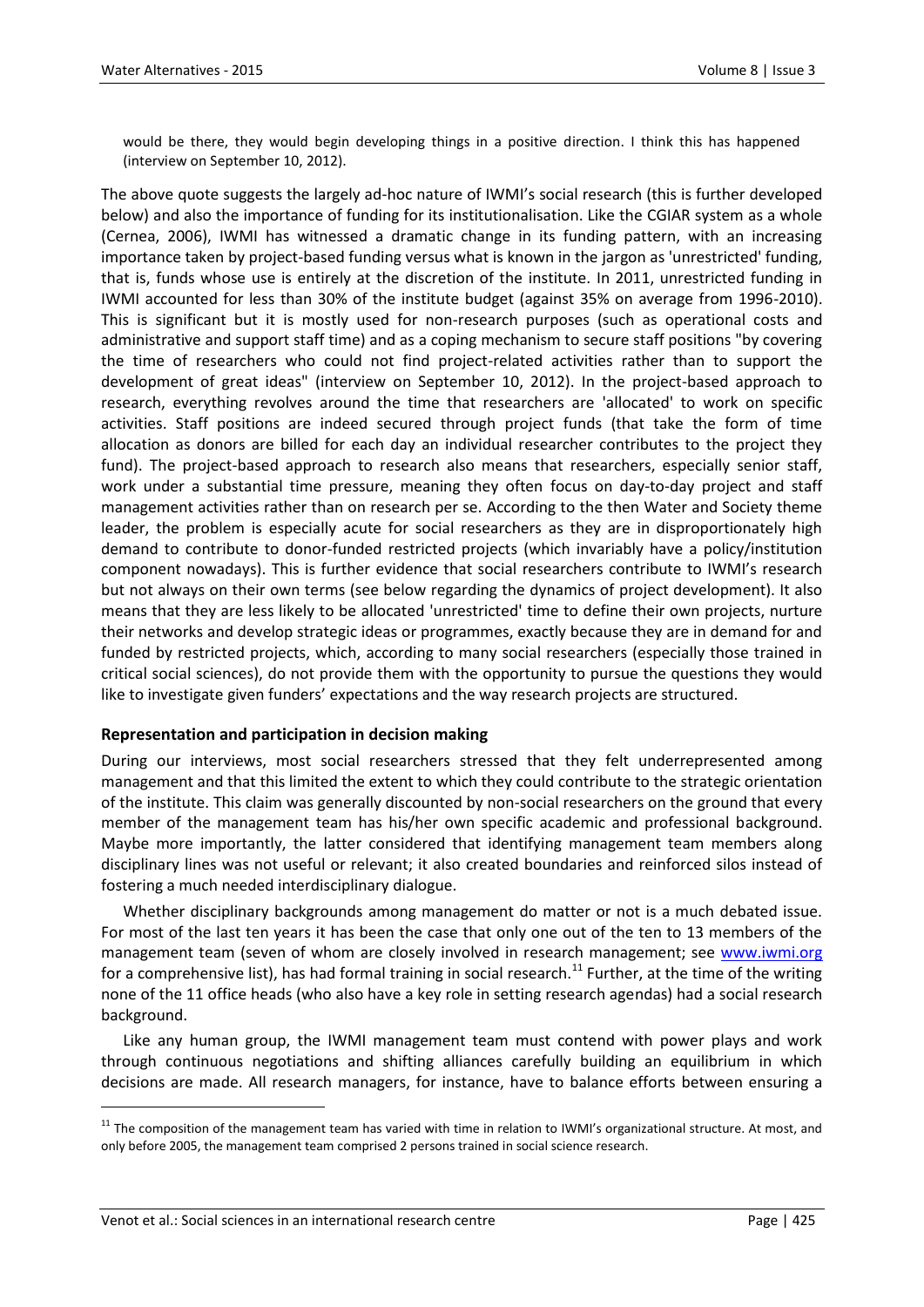critical mass of researchers in their programme at any given point in time, devising forward-looking thematic research projects and strategy (on the basis of which new hires can be justified), and ensuring that their colleagues have the opportunity to do the research they value. In the wake of the reestablishment of a social research-oriented theme in 2007, the first exercise for the management team newcomer, the Water and Society theme leader, was one of (personal and programme) legitimacy building rather than agenda setting. Having a critical mass of social researchers at a time when social and total IWMI staff was at its lowest, in almost ten years, appeared to be central in his search for legitimacy. In order to avoid potential pushback from other research managers who also aimed at strengthening their own programmes, new social researcher hires were often presented and justified on the ground that they would support the implementation of natural science-oriented projects (which had been the case in 2004-2007 in the absence of a dedicated social research programme). This strategy led to scattered social research efforts and weakened the position of social researchers to develop proposals with a clear social entry point.

#### **Institutional path dependency and existing networks**

We do not have enough entry points to tap into social research funds. If you look at IWMI's bilateral donors, they fund water research. Historical partners of CGIAR centres are little interested in social research. You also get involved in projects through partners; if they are less involved in social research, then you get less involved too (interview on November 19, 2012).

International and bilateral development agencies, development banks and private foundations are the major donors of IWMI. These organisations recognise that the scope for agricultural research to contribute to poverty alleviation and food security largely hinges on social, institutional and political factors. Yet, they see human dynamics as 'levers that need activation' rather than research objects per se. They also, for the most part, still hold a positivist paradigm whereby research is value-neutral and a trigger of change; and they put forth normative values such as 'sustainable intensification' as being the goal of research, while this understanding of research and its goals proved to be disputed, at least among critical social science researchers. IWMI has few institutional linkages with organisations for which social science research is a core business (these are often national research agencies of European and North American countries). This means that the brunt of developing such partnerships lies on individual social researchers, not on the organisation as a whole. Creating or keeping a network active and convincing potential partners of the legitimacy that IWMI may have to conduct social research requires significant time involvement, which only adds to the time pressure that researchers face.

#### **THE DAILY CIRCUMSTANCES OF SOCIAL RESEARCH AT IWMI**

Social research plays a very significant role within IWMI and social researchers are represented throughout the organisation, including in leadership (interview on October 16, 2012).

Social research is seen as an add-on. Water issues are conceived and thought in biophysical rather than in social terms (interview on January 17, 2012).

The above two quotes are representative of the opposed perceptions and disputed nature of social research at IWMI. The first quote from a senior non-social researcher clearly expresses the view that social research is central to IWMI and valued as such. It is in stark contrast with the second quote from a senior social researcher who feels (s)he is seen as an 'add-on' whose contribution is not really understood. We argue differences in perceptions are grounded in broader research cultures and in the difficulties of designing and implementing interdisciplinary research projects.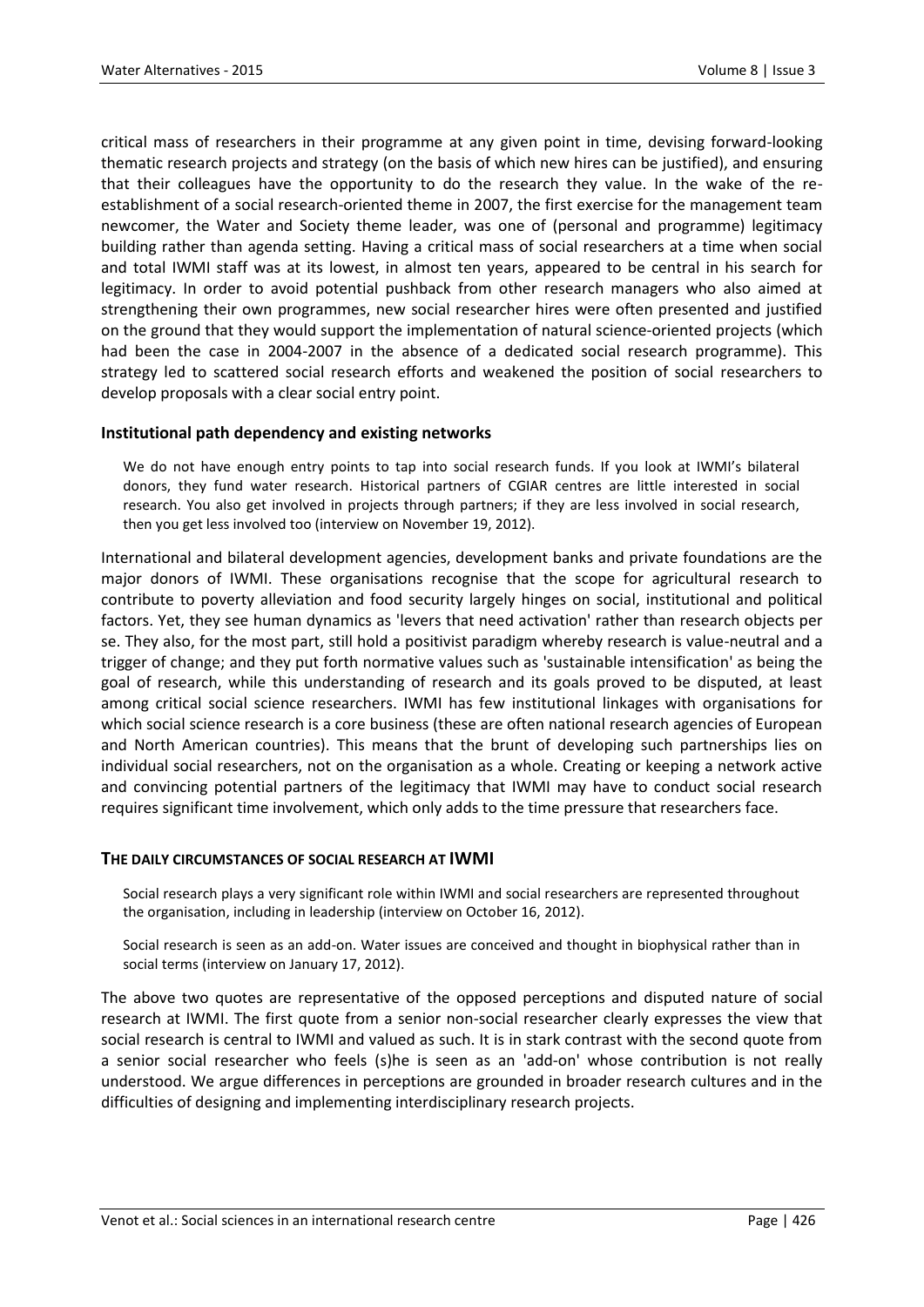#### **Research styles and research cultures**

Social scientists, biophysical scientists, engineers, economists have different modes of thinking. The requirements to undertake research can also be quite different, in terms of methods, timing, resources, publications, etc (interview on October 16, 2012).

The above quote echoes the semantic and pragmatic fault lines identified by Mollinga (2008) as potential challenges to interdisciplinarity. It reminds us that disciplines may be grounded in different paradigms and, consequently, have their own codes and methods, which define what is legitimate and what is not in that specific field. These codes and cultures of research also have a bearing on whether and how different fields and methods of research are institutionalised within an organisation. The structure of IWMI, with its limited number of programmes, gives individuals who are in a leadership position the opportunity to set up teams to address a specific set of research questions, and consequently shape the strategy of the institute. This also means that senior researchers de-facto handover their research activities to other more junior team members (who themselves may rely on postdocs, students and external consultants) and rather assume a research manager role.

Many social researchers we interviewed stated they found it difficult to let go of their research in such a way. The uneasiness to 'let go the field' or devolve research to other individuals, and the creation of niches is partly linked to a broader academic culture (and modes of evaluation), which emphasise individual practice and single-authored articles or books (while in non-social research fields publishing in large teams is common). This concern for evaluation by academic peers is particularly marked among early career researchers and a rather recent phenomenon according to former staff – clearly highlighting that IWMI is affected by broader changes in the public research sector.

IWMI social researchers also linked this willingness to conduct their own research (as opposed to relying on a third party) to their working culture and heavy reliance on qualitative data collection, which they argued, always includes a subjective dimension. They also stressed that they were often more interested in understanding *how* things had been said (and what had been omitted) rather than *what* had been said, which requires an intimate connection to the place where the research is conducted. There seems to be a shared perception among all researchers that social science research does indeed call for a long-term presence in specific contexts. What is interesting is that natural science researchers articulate a specific view of social research at IWMI, one that is interpretative and mostly based on qualitative data collection (a view rather similar to the one expressed by the social researchers we interviewed), as expressed in the following quote:

in biophysical research, you can use secondary data. If you have long time-series data, you can do a lot. It is more difficult for social research. You need time to understand a social system. The longer you are involved in a place, the better it is (interview on October 18, 2012).

As clearly stated by one respondent, "social researchers are torn between two demands: on the one hand, spending time in the field and, on the other, realising that it is important for them to get involved in managerial decisions [so as to influence the agenda]" (interview on October 25, 2012). Since 2000, most senior social researchers seem to have chosen to focus on the first of the two options, often creating and protecting niches as expressed by one of them: "there is quite a lot of social research taking place but we all work in our little silos" (interview on November 3, 2012). These niches do not need to be disciplinary and there has been, and still are, several instances where social researchers work with 'sympathetic others' in interdisciplinary ways.

#### **Designing interdisciplinary projects: Where is the social research?**

When conducting this study, and in close relation to the broader debate on the type of research needed to understand water resources management dynamics, many informants (especially non-social researchers) highlighted that the focus should not be on one discipline versus another but rather on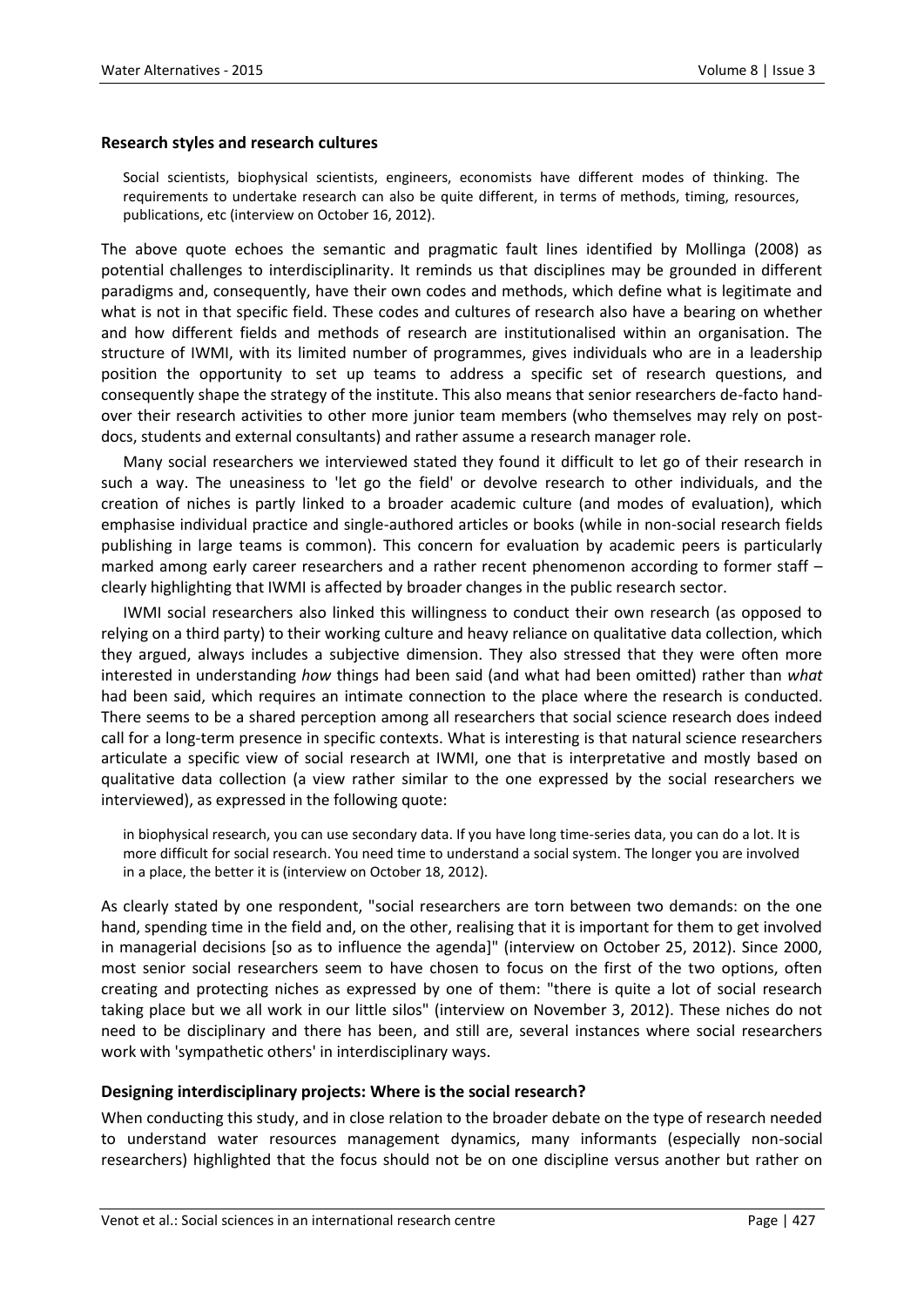how to develop an interdisciplinary approach (interviews on September 16, 19 and November 15, 2012).

There is an agreement among all early IIMI researchers we interviewed that most IIMI research in the mid-1980s was 'field focused', 'action-oriented' and 'interdisciplinary' (interviews on September 9, 16, 25 and October 25, 2012), which sometimes led to claims that IIMI was providing technical assistance rather than conducting research of excellence as expressed in the first external review of IIMI's activities (CGIAR, 1995). Interdisciplinarity was facilitated by the clearly defined mandate of the institute at the time, the relatively small size of IIMI and the fact that many non-social researchers had the same background (many had been trained as agricultural and/or civil engineers at Cornell University, which was known for training interdisciplinary graduates open to social research). Joint fieldwork was also a common modus-operandi at the time and played a critical role in fostering mutual understanding between individuals from different backgrounds. However, there were practical difficulties that are still relevant today to achieve interdisciplinarity; examples are ensuring a mix of staff in every office and putting in place mechanisms that would allow researchers to exchange across offices and continents (when web-based communication was not as common as it is now).

When IIMI joined the CGIAR system in 1991, the incentive structure and the focus of work shifted towards the production of international public goods (publications and other outputs of universal rather than location-specific relevance) through multi-country research efforts. The expansion of IWMI's research mandate and the growth of the institute since the mid-1990s also mean that IWMI is much more diverse today than it was in the early years. This is both an asset and a challenge to practise interdisciplinarity.

Ultimately, as was expressed by a former research manager, research design determines the relative importance of, and interactions between, different disciplines. Indeed, "one can never achieve true interdisciplinarity. There is always a departure point. It is not the same if a social or a biophysical researcher initiates things. What will come out will eventually differ" (interview on October 26, 2012).

As far as designing and coordinating research projects are concerned, in 2013, only nine of the 62 projects implemented by IWMI were led by social researchers. Projects centred on social research remain the exception even though they form the basis of many IWMI 'success stories' and achievements (as expressed by IWMI's Director General in his acceptance speech of the 2012 Stockholm Water Prize). The difficulty to meaningfully contribute to research design was clearly articulated by several social researchers we interviewed, for instance when one of them stated that "I feel social researchers contribute less to project development. I have been at IWMI for almost 5 years and I just started contributing to project proposals. I did not do it before because I thought only senior researchers were involved in writing proposals" (interview on January 17, 2013). This perception, whether grounded or not, appears particularly problematic as most social researchers appear to be in the early stages of their career.

This quote also illustrates another common phenomenon among IWMI social researchers. They tend to 'come along' with their non-social research colleagues rather than to take the lead on developing social-centred projects, partly because they shy away from managerial responsibilities (see above section). This leads social research to be largely sidelined given the reality of project design whereby, and as stressed by a non-social researcher,

project proposals are produced in a rush with little consideration on how things will be drawn together. We just assume it will. This does not happen and we work alongside each other rather than together. We need to spend more time reviewing proposals and thinking about integration at the onset rather than assuming that this will somehow take place (interview on October 18, 2012).

Project and theme leaders then have a key role, that of bringing researchers from different backgrounds together and, as can be expected, "some people do that better than others; at the end of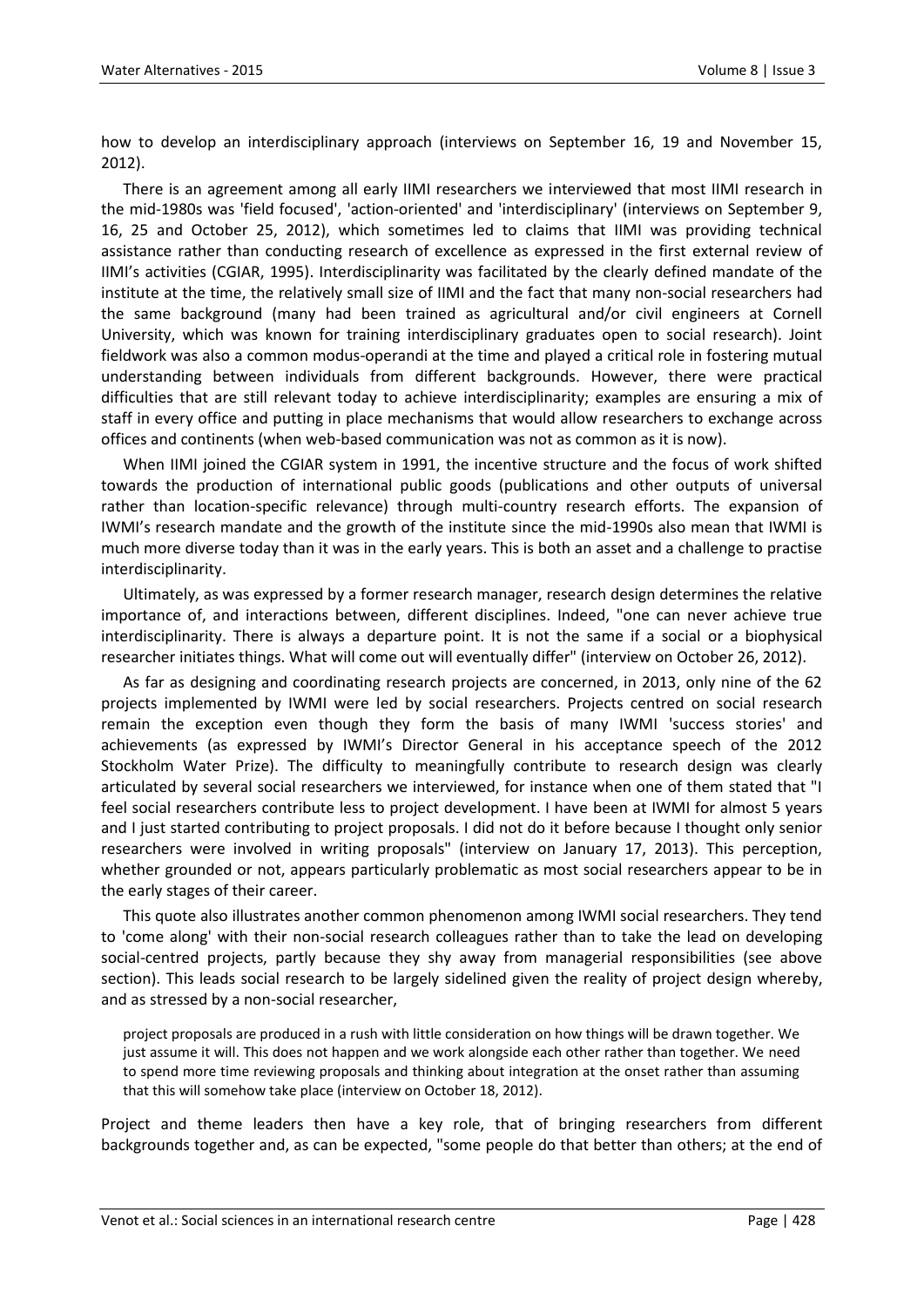the day, it is about individuals, not their background. Some people function well in interdisciplinary groups whereas others find it difficult" (interview on October 16, 2012).

Despite the difficulties highlighted above, it is striking that all respondents with working experience in both the academia and IWMI highlighted that the latter was better equipped for interdisciplinarity and rewarded it more. As observed by Thiele et al. (2001: 439) in the case of the International Potato Centre, what is critical for social research to take off in specific contexts is that sympathetic and committed natural scientists are also involved. But beyond individuals, the incentive structure also determines whether people engage in interdisciplinary research. Several senior researchers mentioned that "whether you want it or not, the project-approach to research instils a sense of competition among researchers and/or theme leaders so as to get research funded and supported" (interview on November 3, 2012). This is detrimental to the development of interdisciplinarity as is the rapid turnover of staff whereby "people are focused on making projects productive for them, which makes it difficult to ensure consistency on the long term (…) staff and projects cycles are much shorter than the time needed for research questions to evolve and interdisciplinarity to take place" (interview on October 26, 2012).

#### **DISCUSSION: ASPIRATIONS, IMAGERIES AND PRACTICES**

This paper reflects on the notion of interdisciplinarity in the research for development sector from a specific vantage point, that of social researchers at the International Water Management Institute (IWMI). We notably show how IWMI's social research has progressively lost its strategic role and instead acquired a service function – that of supporting other disciplines. This happened even though social researchers always accounted for a rather stable and high share of total staff since the creation of the institute. We link the evolving position of social research in IWMI to a change in the institute's mandate, from improving the management of irrigation to improving the productivity of land and water as a pathway to alleviate hunger and poverty.

We argue that changes in the terminology used in IWMI's strategic plans are not mere rhetoric. They are strategic indeed and reflect a paradigmatic evolution, which makes it increasingly difficult for interpretative/critical social researchers (who constituted the majority of IWMI social researchers at the time of the study) to be central to the research agenda. Changes in the terminology have been paralleled by an evolution in the questions driving IWMI's research from interrogations such as 'how do people make water management decisions, and why?' to 'which decisions and technologies are needed to improve productivity?' In the latter, and despite a socio-environmental rhetoric, sustainability and equity are not core concerns but externalities; institutions and policies are less objects of research than conduits for change. As such, IWMI appears to have fully embraced the ethos that had led to the creation of the CGIAR in the 1970s.

The (perceived) difficulties encountered by social researchers to weigh on the IWMI research agenda and strategy are closely related to the major fault lines of interdisciplinary research. While many IWMI social researchers consider that values are inherently embedded in research practices and stress the non-neutrality of CGIAR objectives (such as that of sustainable intensification), the latter are presented in the most neutral possible way in strategic documents that portray IWMI as a neutral provider of 'objective' evidence-based solutions. This divide, for instance, leads an early career social researcher to state that (s)he "has difficulties identifying with the image and discourses IWMI projects externally [and..] prefers developing her/his individual research than to get involved at an organisational level" (interview on January 12, 2012).

This misfit between personal aspirations (that are grounded in a specific research paradigm) and institutional discourses and imagery has significant consequences on the way research is organised. Many IWMI social researchers for instance tend to work in isolated silos that can be either disciplinary, or interdisciplinary when they work with 'sympathetic others'. Beyond the paradigmatic difference, this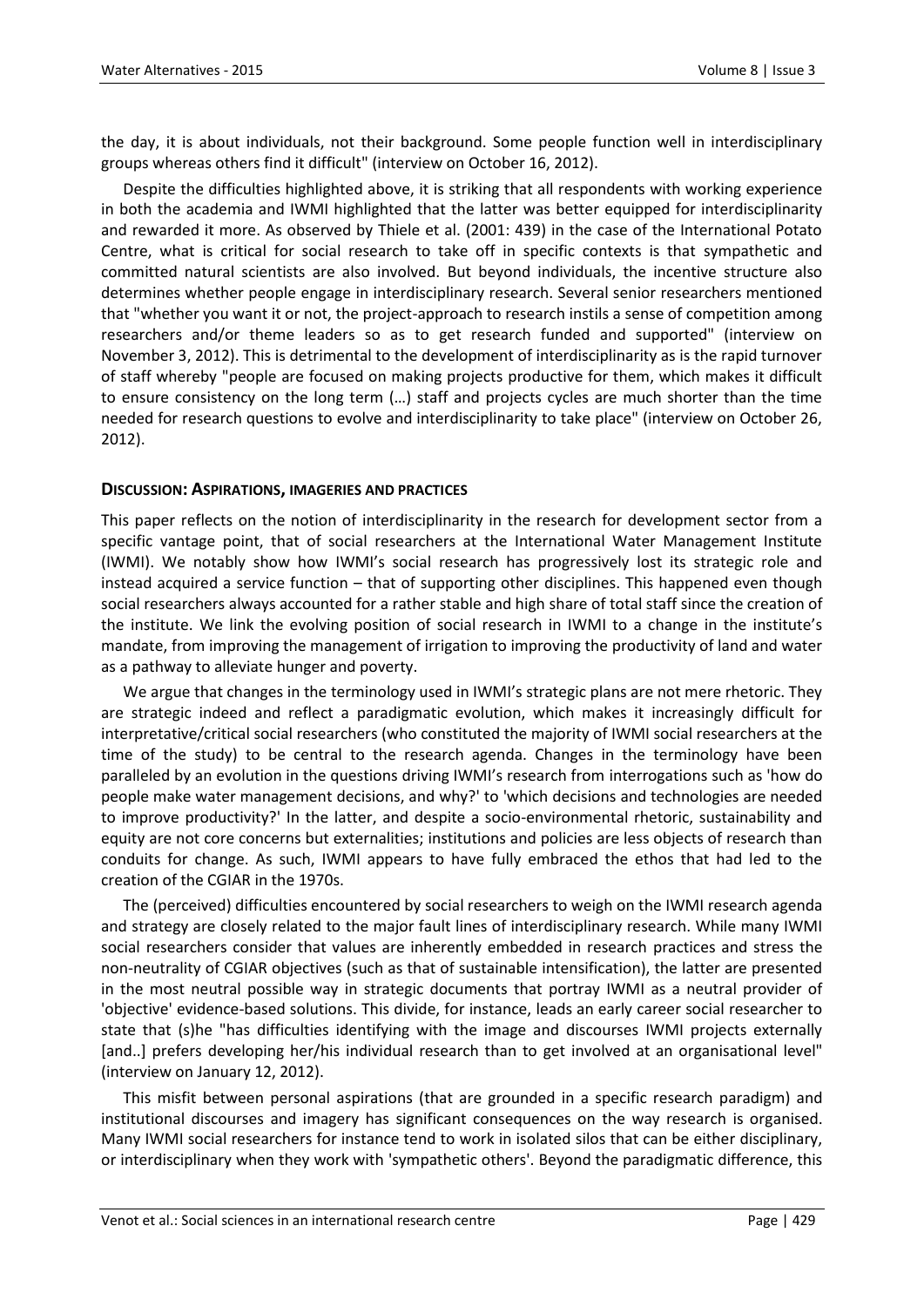also happens for pragmatic reasons and personal interests. IWMI social researchers tend to prioritise field research activities at the expense of the unavoidable and time-consuming negotiations that characterise project development, strategic decision-making, and agenda setting. This 'niche syndrome' is both a cause and a consequence of what social researchers perceive as their low representation in IWMI's decision-making bodies and, in consequence, the limited scope they have to influence the overall orientation of the institute.

Another point of tension relates to assumptions on, and understandings of, social science research. Many IWMI managers are in line with some of the most fervent advocates of social research in the CGIAR system who see the role of the latter as one of contextualising other more technical research outputs and, on this basis, act "as a multiplier for all that CGIAR does and aspires to do" (Cernea, 2006: 26). The need for such predictive social research was clearly spelt during one of our interviews:

If you want to trigger change, you need social research (…) We are facing what I would call wicked problems; these are complex (…) The fundamental problem is one associated with human beings and behaviours; what we need is social engineering to understand behaviours and trigger behavioural change (interview on October 18, 2012).

The notion of social engineering, however, appears to be very controversial among IWMI social researchers as shown by the following quote (see also Merrey et al., 2007):

The problem with social engineering is that it is grounded in the idea of a simple cause-effect relationship. People and behaviours cannot be characterised and delimited like that. What people are asking from social researchers is to provide social solutions on the same model as technical ones; this does not work like that (interview on October 25, 2012).

Here we touch upon what are ontological (theories and explanatory models) and epistemological (judgements on the features that are relevant to look at) differences between how IWMI social researchers envision their work and what non-social researchers (who are often less shy to provide policy recommendations and largely define what makes 'good' (read useful) social research) expect from them. This misfit is partly grounded in a lack of awareness of the inner diversity of the social sciences and the fact that social research at IWMI, at the time of this study, was dominated by interpretative and critical social researchers (who wished to engage with the problem at hand – often framed in terms of inequity) rather than positivists (who would be quicker to provide options for others to deal with the same problem).

IWMI, like other CGIAR centres, is embedded in the international development arena. This is likely to make it a challenging working context for critical social researchers of Development and the Environment for the foreseeable future. Funders of international agricultural research are indeed rarely keen to fund research whose findings might question their own activities. Several fields of critical social research could, however, have a lot to contribute to organisations that aim to conduct policy-relevant research and provide policy-relevant insights. The *Anthropology of Development* for instance offers important insights on the way development 'works in practice' and development actors make decisions (for instance Olivier de Sardan, 1995; Mosse, 2005); *Political Ecology* advances our understanding of the interplay between society and environmental degradation (Forsyth, 2003; Robbins, 2004), while *Science and Technologies Studies* help us better understand the relationships between technology and society (for instance, Bijker and Law, 1992; Franklin, 1995). These fields have in common the provision of explanatory frameworks to development and environmental dynamics in which research and development actors (and their value systems) are part and parcel of the processes they study and hence contribute to their shaping. Making this positioning explicit is the first step towards a shared understanding of what (critical) social research could contribute to an interdisciplinary approach to water resources management research.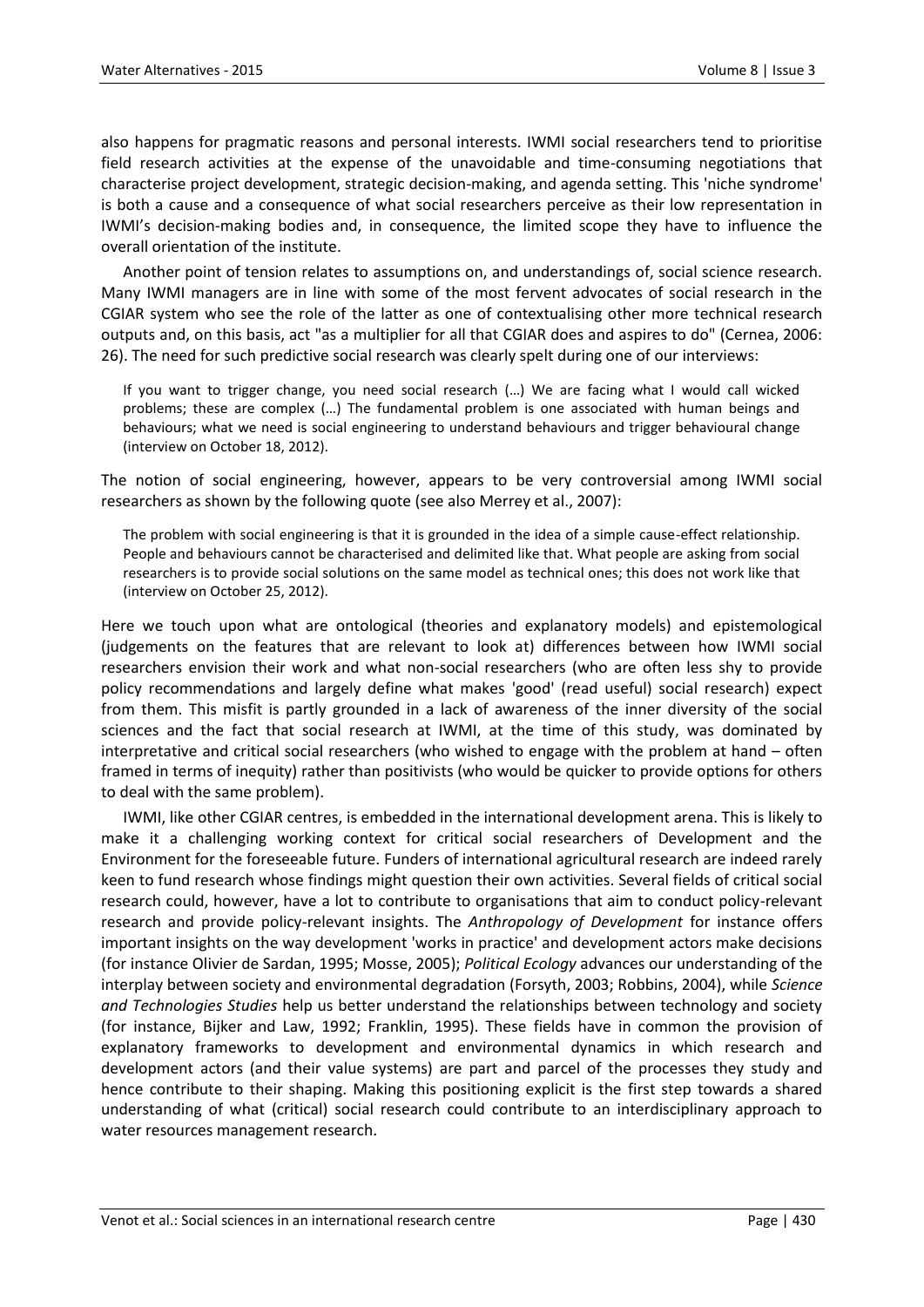#### **ACKNOWLEDGEMENTS**

We would like to thank the senior management of the International Water Management Institute (IWMI), who has been supportive of the study, and the key informants who shared their views on past and current experience of doing research at IWMI. We also thank the three anonymous reviewers and the editors of the journal for their comments and recommendations to link the story of doing research at IWMI with the broader literature on interdisciplinarity. The views expressed here are our own.

#### **REFERENCES**

- Anderson, J.R.; Herdt, R.W. and Scobie, G.M. 1988. *Science and food – The CGIAR and its partners*. Washington, DC: The World Bank.
- Bijker, W.E. and Law, J. 1992. *Shaping technology/building society: Studies in sociotechnical change*. Cambridge, Massachusetts: MIT press.
- Brewer, G.D. 1999. The challenges of interdisciplinarity. *Policy Science* 32(4): 327-337.
- Castán Broto, V.; Gislason, M. and Ehlers, M.-H. 2009. Practising interdisciplinarity in the interplay between disciplines: Experiences of established researchers. *Environmental Science & Policy* 12(7): 922-933.
- Cernea, M.C. 2006. Rites of entrance and rights of citizenship: The uphill battle for social research in CGIAR. In Cernea, M.C. and Kassam, A.H. (Eds), *Researching the culture in Agri-culture. Social research for international development*, pp. 3-31. Wallingford, UK and Cambridge, MA, USA: CABI Publishing.
- Chambers, R.; Pacey, A. and Thrupp, L.A. 1989. *Farmer first: Farmer innovation and agricultural research.* London: IT Publications.
- CGIAR (Consultative Group on International Agricultural Research). 1995. *Report of the first External Programme*  and Management Review of the International Irrigation Management Institute (IIMI). Rome, Italy: Technical Advisory Committee and CGIAR Secretariat.
- CGIAR. 2000a. *A food secure world for all: Towards a new vision and strategy for the CGIAR.* Rome: Technical Advisory Committee (TAC) secretariat, FAO.
- CGIAR. 2000b. *Report of the second External Programme and Management Review of the International Water Management Institute (IWMI).* Rome: Technical Advisory Committee (TAC) secretariat, FAO.
- CGIAR. 2011. *A strategy and results framework for the CGIAR*. Montpellier, France: CGIAR Consortium Board.
- CGIAR. 2015. *CGIAR strategy and results framework 2016-2030*. Montpellier, France: CGIAR Consortium Board.
- CGIAR Science Council. 2006. *Report of the third External Programme and Management Review of the International Water Management Institute (IWMI).* Rome, Italy: Science Council Secretariat.
- CGIAR Science Council. 2009. *Stripe review of social sciences in the CGIAR*. Rome, Italy: Science Council Secretariat.
- Franklin, S. 1995. Science as culture, cultures of science. *Annual Review of Anthropology* 24(1): 163-184.
- Forsyth, T. 2003. *Critical political ecology: The politics of environmental change*. London: Routledge.
- Giordano, M. 2008. Theme 4: Water and Society. Draft Business Plan. IWMI unpublished internal document.
- Giordano, M.A.; Rijsberman, F.R. and Saleth, M.R. 2006. "*More crop per drop": Revisiting a research paradigm. Results and synthesis of IWMI's research: 1996-2005*. Colombo: IWMI and IWA Publishing.
- Hall, A.; Sulaiman, R.V.; Clark, N. and Yoganand, B. 2003. From measuring impact to learning institutional lessons: An innovation systems perspective on improving the management of international agricultural research. *Agricultural Systems* 78(2): 213-241.
- IWMI (International Water Management Institute). 1985-2012. *Annual Reports*. Colombo, Sri-Lanka: IWMI.
- IWMI. 2001. *Strategic plan 2000-2005.* Colombo, Sri Lanka: IWMI.
- IWMI. 2004. *Strategic plan 2004-2008.* Colombo, Sri Lanka: IWMI.
- IWMI. 2009. *Strategic plan 2004-2008.* Colombo, Sri Lanka: IWMI.
- Lélé, S. and Norgaard, B. 2005. Practicing interdisciplinarity. *BioScience* 55(11): 967-975.